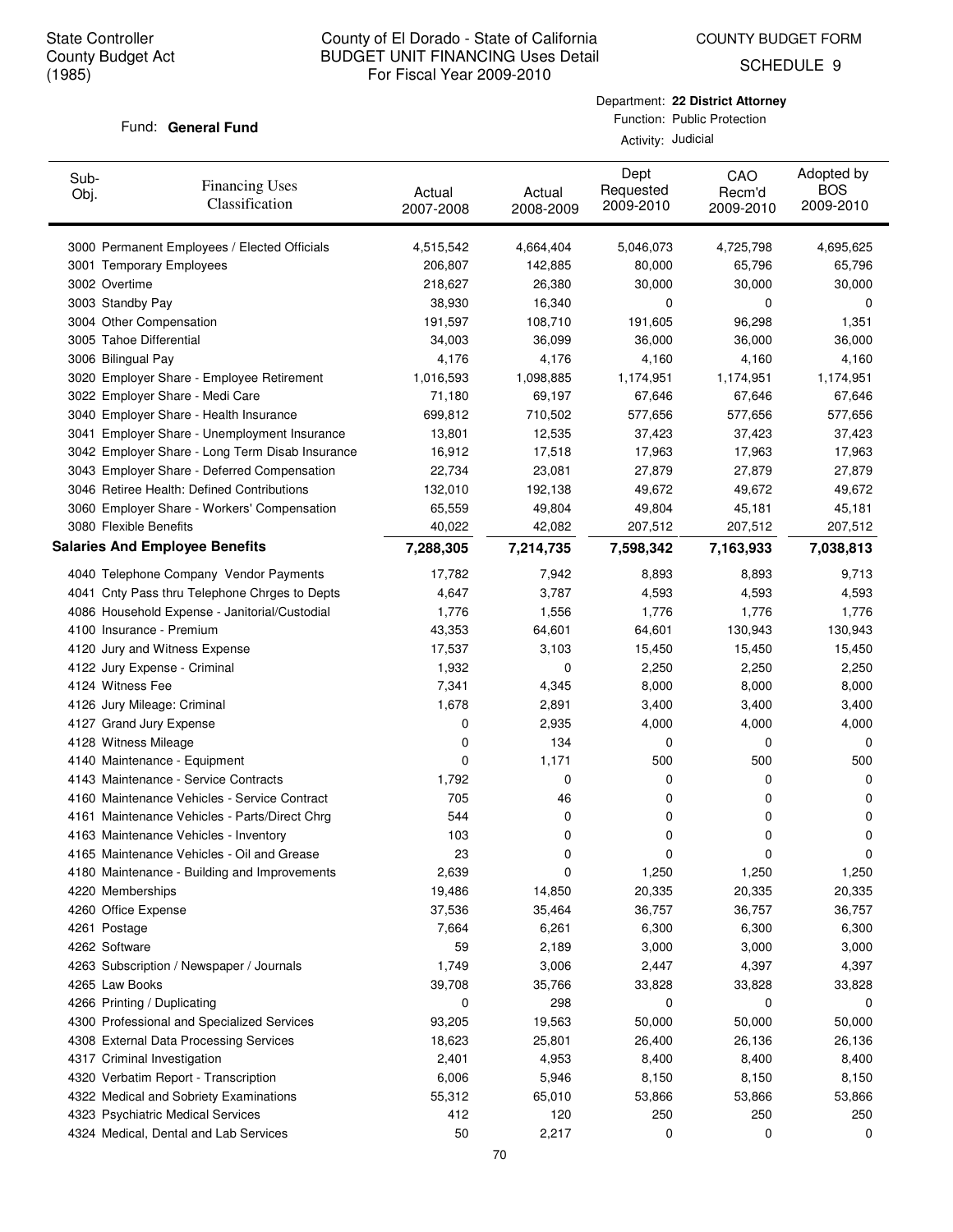COUNTY BUDGET FORM

SCHEDULE 9

### Fund: General Fund

Department: **22 District Attorney** Function: Public Protection  $Ac$ 

| Sub-<br>Obj.               | <b>Financing Uses</b><br>Classification        | Actual<br>2007-2008 | Actual<br>2008-2009 | Dept<br>Requested<br>2009-2010 | CAO<br>Recm'd<br>2009-2010 | Adopted by<br><b>BOS</b><br>2009-2010 |
|----------------------------|------------------------------------------------|---------------------|---------------------|--------------------------------|----------------------------|---------------------------------------|
|                            | 4400 Publication and Legal Notices             | 8,789               | 1,620               | 2,552                          | 4,522                      | 4,522                                 |
|                            | 4420 Rents and Leases - Equipment              | 21,925              | 22,131              | 20,472                         | 20,472                     | 20,472                                |
|                            | 4421 Security System                           | 2,256               | 2,613               | 1,416                          | 1,416                      | 1,416                                 |
|                            | 4440 Rent & Lease - Building/Improvements      | 30,348              | 33,767              | 36,689                         | 36,689                     | 36,689                                |
|                            | 4460 Small Tools and Instruments               | 2,964               | 21                  | 0                              | 0                          | 0                                     |
|                            | 4461 Minor Equipment                           | 11,331              | 3,138               | 2,600                          | 2,600                      | 2,600                                 |
|                            | 4462 Minor Computer Equipment                  | 10,113              | 5,045               | 4,000                          | 4,000                      | 4,000                                 |
|                            | 4463 Minor Telephone and Radio Equipment       | 0                   | 168                 | 0                              | 0                          | 0                                     |
|                            | 4464 Minor Law Enforcement Equipment           | 10,543              | 3,531               | 3,400                          | 3,400                      | 3,400                                 |
|                            | 4500 Special Departmental Expense              | 0                   | 0                   | 20,000                         | 20,000                     | 27,926                                |
|                            | 4501 Special Projects                          | 1,405               | 42                  | 2,000                          | 2,000                      | 2,000                                 |
|                            | 4503 Staff Development                         | 7,102               | 6,854               | 8,170                          | 10,813                     | 16,803                                |
|                            | 4509 Detective Expense                         | 96                  | 533                 | 500                            | 500                        | 500                                   |
|                            | 4510 District Attorney - DA                    | 0                   | 0                   | 5,000                          | 5,000                      | 5,000                                 |
|                            | 4529 Software License                          | 12,500              | 698                 | 1,600                          | 1,600                      | 1,828                                 |
| 4534 Ammunition            |                                                | 0                   | 8,034               | 0                              | 0                          | 0                                     |
|                            | 4600 Transportation and Travel                 | 24,479              | 20,790              | 19,927                         | 19,927                     | 19,927                                |
|                            | 4602 Employee - Private Auto Mileage           | 7,187               | 5,820               | 6,215                          | 6,215                      | 6,215                                 |
|                            | 4605 Vehicle - Rent Or Lease                   | 70,518              | 44,130              | 47,227                         | 47,227                     | 47,227                                |
|                            | 4606 Fuel Purchases                            | 36,364              | 33,773              | 31,950                         | 31,950                     | 31,950                                |
| 4620 Utilities             |                                                | 31,305              | 32,016              | 32,956                         | 32,956                     | 32,956                                |
|                            | <b>Services And Supplies</b>                   | 673,289             | 538,678             | 611,120                        | 683,761                    | 698,725                               |
|                            | 5300 Interfund Expenditures                    | 784                 | 6,314               | 0                              | 0                          | 0                                     |
| <b>Other Charges</b>       |                                                | 784                 | 6,314               | 0                              | 0                          | $\mathbf{0}$                          |
|                            | 6042 Fixed Assets - Computer Sys Equipment     | 11,042              | 6,551               | 10,500                         | 10,500                     | 14,970                                |
| <b>Fixed Assets</b>        |                                                | 11,042              | 6,551               | 10,500                         | 10,500                     | 14,970                                |
|                            | 7200 Intrafund Transfers                       | 9,419               | 9,384               | 18,385                         | 18,385                     | 18,385                                |
|                            | 7220 Intrafnd: Telephone Equipment and Support | 38,857              | 39,081              | 33,151                         | 33,151                     | 33,151                                |
|                            | 7221 Intrafnd: Radio Equipment and Support     | 6,403               | 2,115               | 3,908                          | 3,908                      | 3,908                                 |
|                            | 7223 Intrafnd: Mail Service                    | 2,804               | 2,084               | 2,084                          | 1,297                      | 1,297                                 |
|                            | 7224 Intrafnd: Stores Support                  | 5,560               | 5,974               | 5,974                          | 4,586                      | 4,586                                 |
|                            | 7225 Intrafnd: Central Duplicating             | 2,741               | 2,319               | 1,703                          | 1,703                      | 1,703                                 |
|                            | 7226 Intrafnd: Lease Administration Fee        | 249                 | 0                   | 499                            | 499                        | 499                                   |
|                            | 7227 Intrafnd: Internal Data Processing        | 18,409              | 21,853              | 21,853                         | 27,709                     | 27,709                                |
|                            | 7228 Intrafnd: Internet Connect Charges        | 6,270               | 0                   | 0                              | 0                          | 0                                     |
|                            | 7229 Intrafnd: PC Support                      | 0                   | 120                 | 1,000                          | 1,000                      | 1,000                                 |
|                            | 7231 Intrafnd: IS Programming Support          | 60                  | 0                   | 0                              | 0                          | 0                                     |
|                            | 7232 Intrafnd: Maint Bldg & Improvmnts         | 24,778              | 6,559               | 2,000                          | 2,000                      | 2,000                                 |
|                            | 7234 Intrafnd: Network Support                 | 88,553              | 108,546             | 108,546                        | 121,718                    | 121,718                               |
| <b>Intrafund Transfers</b> |                                                | 204,103             | 198,035             | 199,103                        | 215,956                    | 215,956                               |
|                            | 7350 Intrfnd Abatemnt: Only General Fund       | $-4,000$            | 0                   | $-3,906$                       | $-3,906$                   | $-3,906$                              |
|                            | 7352 Intrfnd Abatemnt: DA / Family Support     | 0                   | $-125,000$          | 0                              | 0                          | 0                                     |
| <b>Intrafund Abatement</b> |                                                | $-4,000$            | $-125,000$          | $-3,906$                       | $-3,906$                   | $-3,906$                              |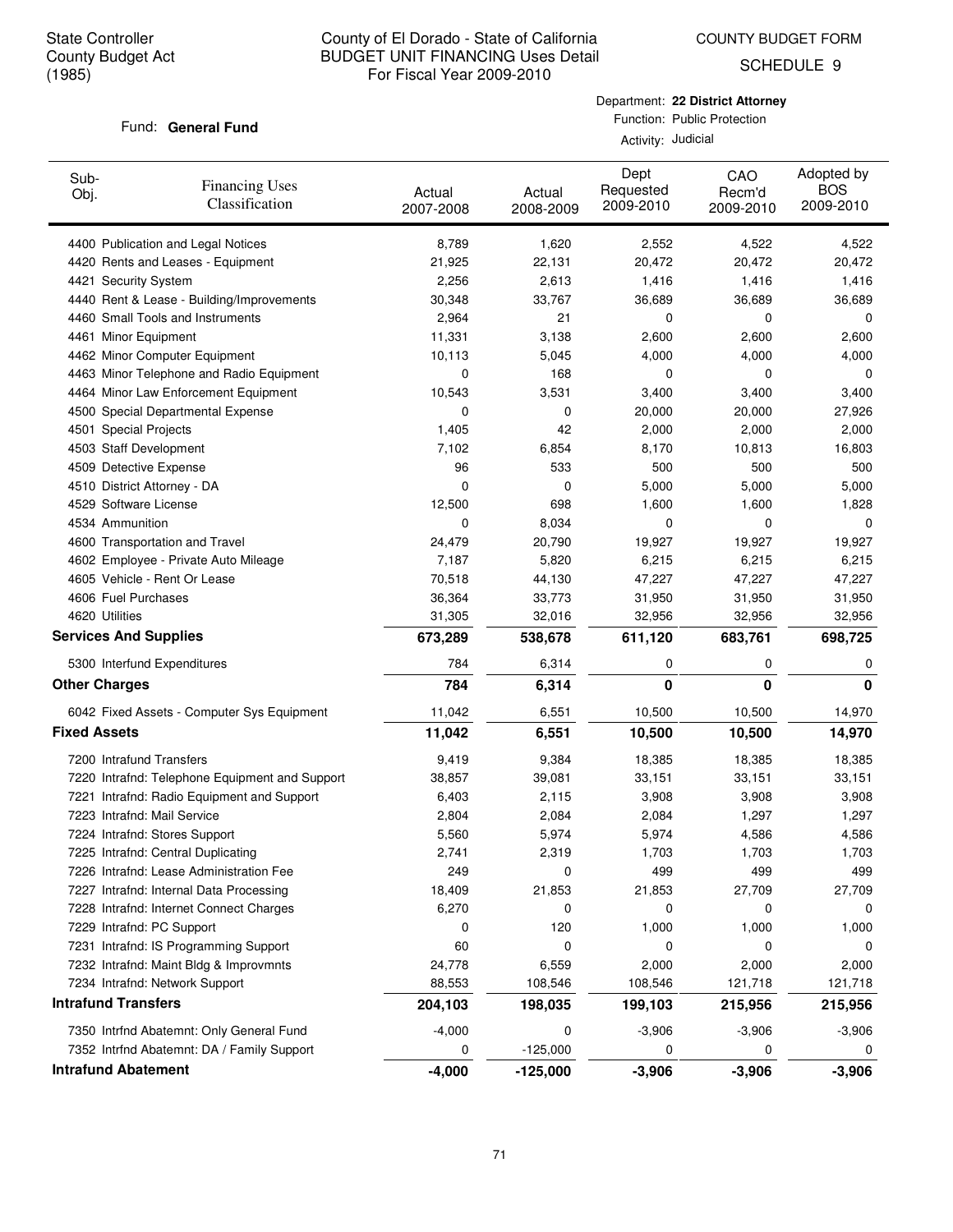SCHEDULE 9

| Fund: General Fund                                                              |                                           | Department: 22 District Attorney<br>Function: Public Protection<br>Activity: Judicial |                     |                                |                            |                                       |  |
|---------------------------------------------------------------------------------|-------------------------------------------|---------------------------------------------------------------------------------------|---------------------|--------------------------------|----------------------------|---------------------------------------|--|
| Sub-<br>Obj.                                                                    | <b>Financing Uses</b><br>Classification   | Actual<br>2007-2008                                                                   | Actual<br>2008-2009 | Dept<br>Requested<br>2009-2010 | CAO<br>Recm'd<br>2009-2010 | Adopted by<br><b>BOS</b><br>2009-2010 |  |
|                                                                                 | <b>Total Financing Uses</b>               | 8,173,522                                                                             | 7,839,313           | 8,415,160                      | 8.070.245                  | 7,964,559                             |  |
|                                                                                 | <b>Less Department Estimated Revenues</b> | 2,364,930                                                                             | 2,455,187           | 2.552.739                      | 2.390.608                  | 2,459,775                             |  |
| <b>Department Use of Other General</b><br><b>Fund Sources (Net County Cost)</b> |                                           | 5,808,593                                                                             | 5,384,126           | 5,862,420                      | 5,679,637                  | 5,504,784                             |  |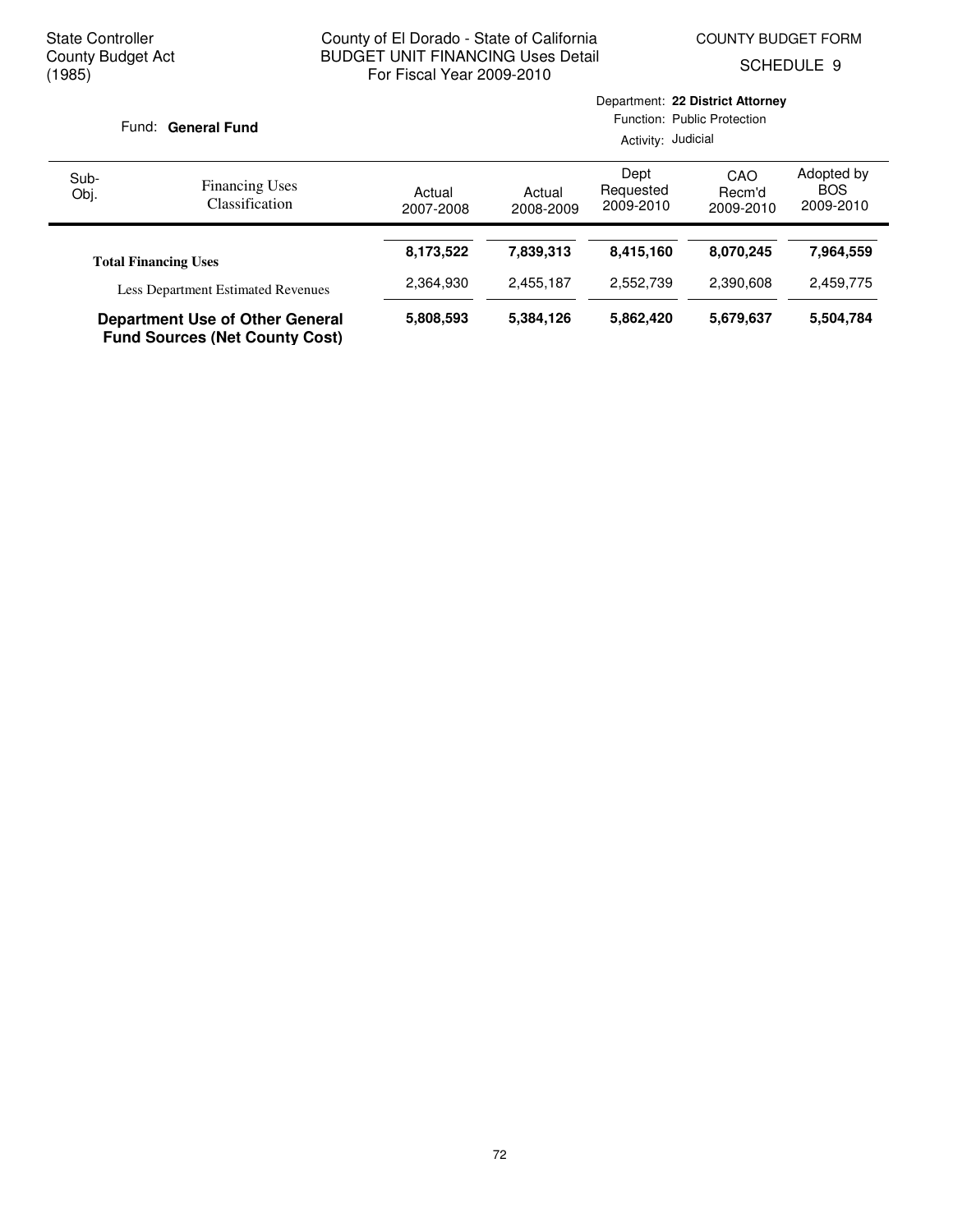COUNTY BUDGET FORM

SCHEDULE 9

#### Fund: General Fund

Department: **23 Public Defender** Function: Public Protection

Activity: Judicial

| Sub-<br>Obj. | <b>Financing Uses</b><br>Classification         | Actual<br>2007-2008 | Actual<br>2008-2009 | Dept<br>Requested<br>2009-2010 | CAO<br>Recm'd<br>2009-2010 | Adopted by<br><b>BOS</b><br>2009-2010 |
|--------------|-------------------------------------------------|---------------------|---------------------|--------------------------------|----------------------------|---------------------------------------|
|              | 3000 Permanent Employees / Elected Officials    | 1,865,416           | 1,886,722           | 1,961,531                      | 1,889,207                  | 1,832,541                             |
|              | 3001 Temporary Employees                        | 19,781              | 29,181              | 29,000                         | 25,000                     | 0                                     |
|              | 3002 Overtime                                   | 0                   | 44                  | 0                              | 0                          | 0                                     |
|              | 3004 Other Compensation                         | 27,225              | 78,406              | 42,000                         | 22,904                     | 22,904                                |
|              | 3005 Tahoe Differential                         | 16,863              | 14,182              | 13,200                         | 13,200                     | 13,200                                |
|              | 3006 Bilingual Pay                              | 4,496               | 3,662               | 2,600                          | 2,600                      | 2,600                                 |
|              | 3020 Employer Share - Employee Retirement       | 354,027             | 371,013             | 381,376                        | 381,376                    | 381,376                               |
|              | 3022 Employer Share - Medi Care                 | 23,853              | 26,038              | 26,121                         | 26,121                     | 26,121                                |
|              | 3040 Employer Share - Health Insurance          | 177,664             | 195,531             | 130,793                        | 130,793                    | 130,793                               |
|              | 3041 Employer Share - Unemployment Insurance    | 4,375               | 4,030               | 14,711                         | 14,711                     | 14,711                                |
|              | 3042 Employer Share - Long Term Disab Insurance | 6,637               | 7,111               | 7,061                          | 7,061                      | 7,061                                 |
|              | 3043 Employer Share - Deferred Compensation     | 23,986              | 22,284              | 18,891                         | 18,891                     | 18,891                                |
|              | 3046 Retiree Health: Defined Contributions      | 46,828              | 63,853              | 16,507                         | 16,507                     | 16,507                                |
|              | 3060 Employer Share - Workers' Compensation     | 7,969               | 6,073               | 6,073                          | 6,072                      | 6,072                                 |
|              | 3080 Flexible Benefits                          | 29,196              | 28,788              | 90,000                         | 90,000                     | 90,000                                |
|              | 3081 Flexible Benefits 1099                     | 0                   | $-19$               | 0                              | 0                          | 0                                     |
|              | <b>Salaries And Employee Benefits</b>           | 2,608,317           | 2,736,900           | 2,739,865                      | 2,644,444                  | 2,562,778                             |
|              | 4020 Clothing and Personal Supplies             | 0                   | 24                  | 0                              | 0                          | 0                                     |
|              | 4040 Telephone Company Vendor Payments          | 95                  | 109                 | 100                            | 100                        | 100                                   |
|              | 4041 Cnty Pass thru Telephone Chrges to Depts   | 1,889               | 1,777               | 1,500                          | 1,500                      | 1,500                                 |
|              | 4086 Household Expense - Janitorial/Custodial   | 3,048               | 2,340               | 2,340                          | 2,340                      | 2,340                                 |
|              | 4100 Insurance - Premium                        | 3,830               | 9,074               | 9,074                          | 12,777                     | 12,777                                |
|              | 4120 Jury and Witness Expense                   | 1,396               | 0                   | 4,500                          | 4,500                      | 4,500                                 |
|              | 4122 Jury Expense - Criminal                    | 0                   | 156                 | 0                              | 0                          | 0                                     |
|              | 4123 Jury Expense - Meals                       | 480                 | 40                  | 500                            | 500                        | 500                                   |
|              | 4124 Witness Fee                                | 0                   | 38                  | 650                            | 650                        | 650                                   |
|              | 4141 Maintenance - Office Equipment             | 0                   | 90                  | 150                            | 150                        | 150                                   |
|              | 4220 Memberships                                | 6,820               | 6,940               | 6,800                          | 6,800                      | 6,800                                 |
|              | 4260 Office Expense                             | 12,093              | 9,565               | 6,500                          | 6,500                      | 6,500                                 |
|              | 4261 Postage                                    | 857                 | 938                 | 1,000                          | 1,000                      | 1,000                                 |
|              | 4263 Subscription / Newspaper / Journals        | 9,212               | 10,198              | 6,000                          | 6,000                      | 6,000                                 |
|              | 4264 Books / Manuals                            | 85                  | 85                  | 100                            | 100                        | 100                                   |
|              | 4265 Law Books                                  | 18,603              | 16,143              | 13,500                         | 13,500                     | 13,500                                |
|              | 4266 Printing / Duplicating                     | 499                 | 1,914               | 1,187                          | 1,187                      | 1,187                                 |
|              | 4300 Professional and Specialized Services      | 39,361              | 39,146              | 40,000                         | 40,000                     | 98,683                                |
|              | 4317 Criminal Investigation                     | 26,253              | 24,594              | 30,000                         | 30,000                     | 74,000                                |
|              | 4318 Interpreter                                | 1,071               | 1,268               | 250                            | 250                        | 250                                   |
|              | 4320 Verbatim Report - Transcription            | 2,413               | 3,589               | 4,000                          | 4,000                      | 4,000                                 |
|              | 4321 Miscellaneous Trial                        | 0                   | 0                   | 0                              | 0                          | 4,500                                 |
|              | 4323 Psychiatric Medical Services               | 28,295              | 20,981              | 20,000                         | 20,000                     | 79,000                                |
|              | 4324 Medical, Dental and Lab Services           | 6,392               | 10,388              | 2,500                          | 2,500                      | 5,000                                 |
|              | 4334 Fire Prevention and Inspection             | 54                  | 38                  | 100                            | 100                        | 100                                   |
|              | 4400 Publication and Legal Notices              | 0                   | 0                   | 50                             | 50                         | 50                                    |
|              | 4420 Rents and Leases - Equipment               | 6,762               | 6,782               | 5,412                          | 5,412                      | 5,629                                 |
|              | 4421 Security System                            | 0                   | 0                   | 83,000                         | 83,000                     | 63,352                                |
|              | 4440 Rent & Lease - Building/Improvements       | 82,904              | 77,342              | 0                              | 0                          | 0                                     |
|              | 4460 Small Tools and Instruments                | 0                   | 21                  | 0                              | 0                          | 0                                     |
|              | 4461 Minor Equipment                            | 505                 | 366                 | 0                              | 0                          | 0                                     |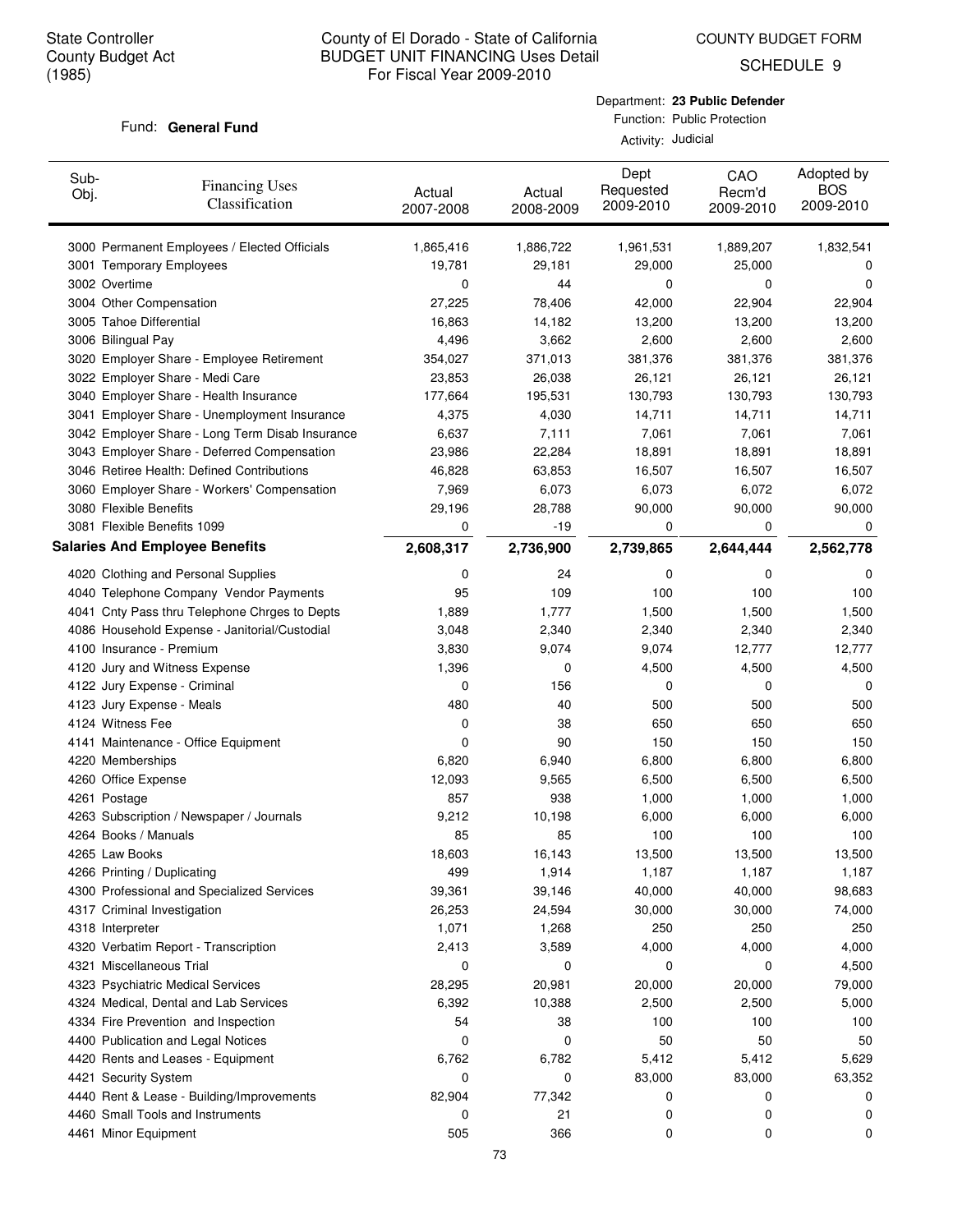COUNTY BUDGET FORM

SCHEDULE 9

#### Fund: General Fund

Department: **23 Public Defender** Function: Public Protection

Activity: Judicial

| Sub-<br>Obj.                 | <b>Financing Uses</b><br>Classification                                         | Actual<br>2007-2008 | Actual<br>2008-2009 | Dept<br>Requested<br>2009-2010 | CAO<br>Recm'd<br>2009-2010 | Adopted by<br><b>BOS</b><br>2009-2010 |
|------------------------------|---------------------------------------------------------------------------------|---------------------|---------------------|--------------------------------|----------------------------|---------------------------------------|
|                              | 4462 Minor Computer Equipment                                                   | 887                 | 40                  | 0                              | 0                          | 0                                     |
|                              | 4463 Minor Telephone and Radio Equipment                                        | 70                  | 0                   | 0                              | 0                          | 0                                     |
|                              | 4502 Educational Materials                                                      | 0                   | 99                  | 0                              | 0                          | 0                                     |
| 4503 Staff Development       |                                                                                 | 4,033               | 2,568               | 7,500                          | 7,500                      | 7,500                                 |
|                              | 4506 Film Development/Photography Supplies                                      | 0                   | 195                 | $\mathbf 0$                    | $\mathbf 0$                | 0                                     |
| 4529 Software License        |                                                                                 | 3,442               | 3,442               | 3,442                          | 3,442                      | 3,442                                 |
|                              | 4600 Transportation and Travel                                                  | 8,173               | 3,895               | 2,000                          | 2,000                      | 2,000                                 |
|                              | 4602 Employee - Private Auto Mileage                                            | 10,372              | 11,202              | 6,700                          | 6,700                      | 6,700                                 |
|                              | 4605 Vehicle - Rent Or Lease                                                    | 1,881               | 732                 | 0                              | $\Omega$                   | 0                                     |
| 4606 Fuel Purchases          |                                                                                 | 758                 | 400                 | 900                            | 900                        | 900                                   |
| 4620 Utilities               |                                                                                 | 11,365              | 11,358              | 9,000                          | 9,000                      | 9,000                                 |
| <b>Services And Supplies</b> |                                                                                 | 293,900             | 277,877             | 268,755                        | 272,458                    | 421,710                               |
| 7200 Intrafund Transfers     |                                                                                 | 0                   | 25                  | 25                             | 25                         | 25                                    |
|                              | 7210 Intrafund Transfers: Collections                                           | 558                 | 405                 | 250                            | 250                        | 250                                   |
|                              | 7220 Intrafnd: Telephone Equipment and Support                                  | 16,508              | 14,423              | 6,000                          | 6,000                      | 15,000                                |
|                              | 7223 Intrafnd: Mail Service                                                     | 2,122               | 1,205               | 1,205                          | 870                        | 870                                   |
|                              | 7224 Intrafnd: Stores Support                                                   | 1,793               | 1,173               | 1,173                          | 1,122                      | 1,122                                 |
|                              | 7226 Intrafnd: Lease Administration Fee                                         | 912                 | 0                   | 1,824                          | 1,824                      | 1,824                                 |
|                              | 7227 Intrafnd: Internal Data Processing                                         | 5,887               | 5,894               | 5,894                          | 6,963                      | 6,963                                 |
|                              | 7228 Intrafnd: Internet Connect Charges                                         | 0                   | 0                   | 750                            | 750                        | 750                                   |
|                              | 7229 Intrafnd: PC Support                                                       | 2,414               | 1,410               | 0                              | 0                          | 0                                     |
|                              | 7231 Intrafnd: IS Programming Support                                           | 120                 | 0                   | 0                              | 0                          | 0                                     |
|                              | 7232 Intrafnd: Maint Bldg & Improvmnts                                          | 202                 | 35                  | 0                              | 0                          | $\Omega$                              |
|                              | 7234 Intrafnd: Network Support                                                  | 20,953              | 28,652              | 28,652                         | 32,539                     | 32,539                                |
| <b>Intrafund Transfers</b>   |                                                                                 | 51,469              | 53,222              | 45,773                         | 50,343                     | 59,343                                |
|                              | <b>Total Financing Uses</b>                                                     | 2,953,686           | 3,068,000           | 3,054,393                      | 2,967,245                  | 3,043,831                             |
|                              | Less Department Estimated Revenues                                              | 303,119             | 260,036             | 283,259                        | 254,786                    | 254,786                               |
|                              | <b>Department Use of Other General</b><br><b>Fund Sources (Net County Cost)</b> | 2,650,567           | 2,807,964           | 2,771,134                      | 2,712,459                  | 2,789,045                             |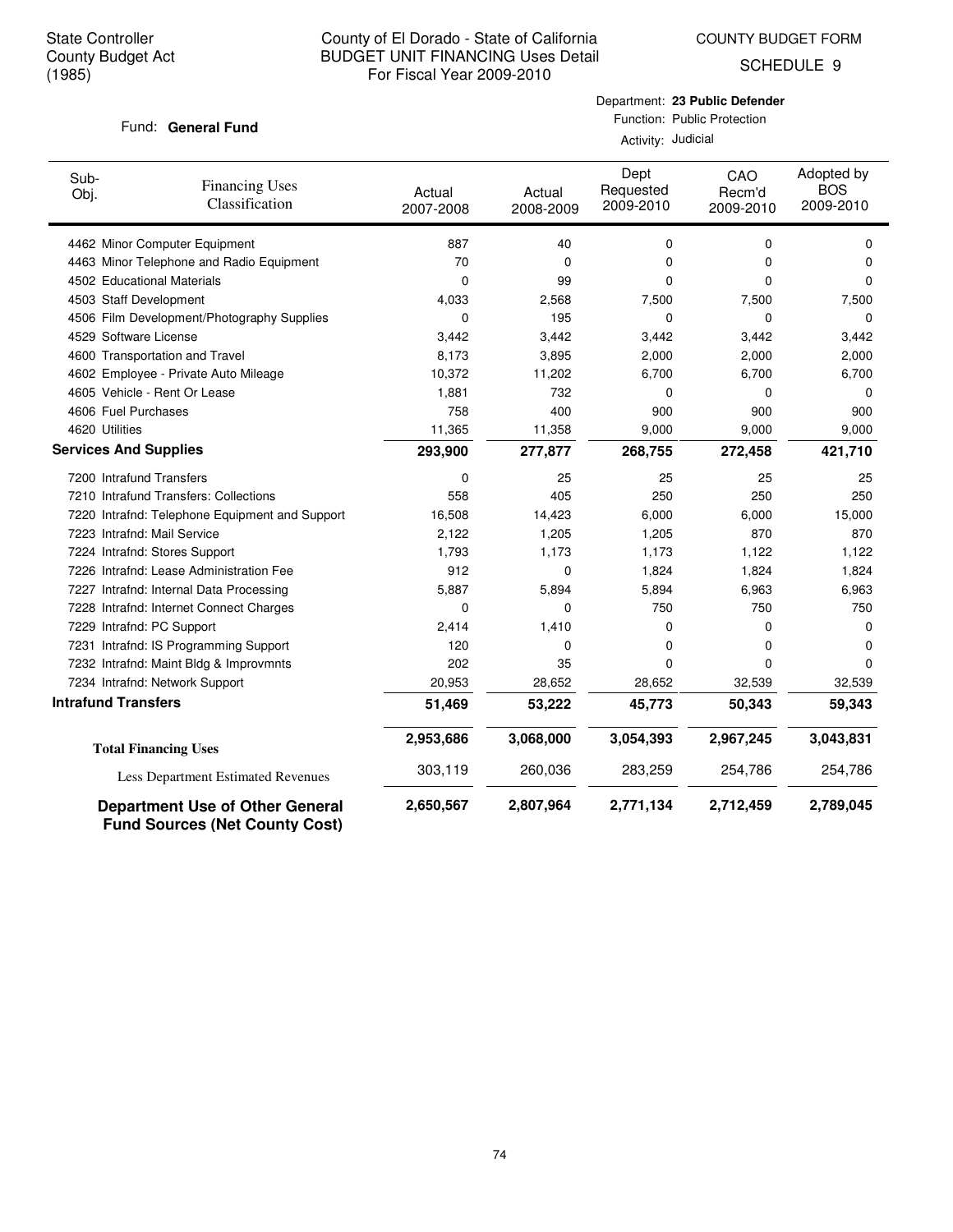COUNTY BUDGET FORM

SCHEDULE 9

#### Fund: General Fund

Department: **24 Sheriff** Function: Public Protection

Activity: Police Protection/Detention

| Sub-<br>Obj. | <b>Financing Uses</b><br>Classification         | Actual<br>2007-2008 | Actual<br>2008-2009 | Dept<br>Requested<br>2009-2010 | CAO<br>Recm'd<br>2009-2010 | Adopted by<br><b>BOS</b><br>2009-2010 |
|--------------|-------------------------------------------------|---------------------|---------------------|--------------------------------|----------------------------|---------------------------------------|
|              | 3000 Permanent Employees / Elected Officials    | 23,646,737          | 25,398,741          | 27,381,395                     | 25,381,052                 | 25,523,175                            |
|              | 3001 Temporary Employees                        | 762,191             | 760,035             | 320,679                        | 320,679                    | 320,679                               |
|              | 3002 Overtime                                   | 4,057,137           | 3,652,094           | 4,024,170                      | 3,666,040                  | 3,158,331                             |
|              | 3003 Standby Pay                                | 74,414              | 61,646              | 82,500                         | 82,500                     | 82,500                                |
|              | 3004 Other Compensation                         | 1,241,943           | 1,372,988           | 443,885                        | 437,215                    | 422,024                               |
|              | 3005 Tahoe Differential                         | 195,908             | 190,684             | 191,999                        | 182,399                    | 182,399                               |
|              | 3006 Bilingual Pay                              | 22,150              | 24,370              | 39,260                         | 39,260                     | 39,260                                |
|              | 3007 Hazard Pay                                 | 9,796               | 14,372              | 51,656                         | 51,656                     | 51,656                                |
|              | 3020 Employer Share - Employee Retirement       | 7,006,149           | 7,734,188           | 8,211,227                      | 8,091,443                  | 7,932,441                             |
|              | 3022 Employer Share - Medi Care                 | 378,746             | 398,971             | 438,454                        | 432,694                    | 424,457                               |
|              | 3040 Employer Share - Health Insurance          | 4,034,618           | 4,216,218           | 3,692,221                      | 3,649,218                  | 3,515,055                             |
|              | 3041 Employer Share - Unemployment Insurance    | 78,035              | 79,283              | 195,040                        | 192,419                    | 188,316                               |
|              | 3042 Employer Share - Long Term Disab Insurance | 47,340              | 48,119              | 45,853                         | 45,664                     | 44,485                                |
|              | 3043 Employer Share - Deferred Compensation     | 70,659              | 69,998              | 77,799                         | 77,799                     | 77,799                                |
|              | 3046 Retiree Health: Defined Contributions      | 874,114             | 1,158,055           | 309,138                        | 286,628                    | 309,138                               |
|              | 3060 Employer Share - Workers' Compensation     | 1,564,011           | 1,230,112           | 1,230,112                      | 1,120,932                  | 1,186,613                             |
|              | 3080 Flexible Benefits                          | 198,812             | 199,690             | 860,844                        | 844,412                    | 832,088                               |
|              | <b>Salaries And Employee Benefits</b>           | 44,262,760          | 46,609,565          | 47,596,233                     | 44,902,010                 | 44,290,416                            |
|              | 4020 Clothing and Personal Supplies             | 148,083             | 139,361             | 174,397                        | 174,397                    | 201,806                               |
|              | 4022 Uniforms                                   | 150                 | 0                   | 0                              | 0                          | 0                                     |
|              | 4040 Telephone Company Vendor Payments          | 153,498             | 137,418             | 165,639                        | 164,139                    | 164,139                               |
|              | 4041 Cnty Pass thru Telephone Chrges to Depts   | 18,263              | 12,250              | 23,508                         | 22,983                     | 22,983                                |
|              | 4060 Food and Food Products                     | 647,332             | 703,762             | 894,631                        | 894,631                    | 894,631                               |
|              | 4080 Household Expense                          | 140,801             | 150,824             | 120,615                        | 120,615                    | 120,615                               |
|              | 4081 Household Expense - Paper Goods            | 578                 | 0                   | 0                              | 0                          | 0                                     |
|              | 4082 Household Expense - Other                  | 17,102              | 19,274              | 27,440                         | 27,440                     | 27,440                                |
|              | 4083 Household Expense - Laundry                | 7,941               | 9,617               | 20,750                         | 20,750                     | 20,750                                |
|              | 4084 Household Expense - Expendable Equipment   | 32                  | 0                   | 0                              | 0                          | 0                                     |
|              | 4085 Household Expense - Refuse Disposal        | 28,959              | 33,640              | 43,779                         | 43,779                     | 43,779                                |
|              | 4086 Household Expense - Janitorial/Custodial   | 11,761              | 25,383              | 23,272                         | 23,272                     | 23,272                                |
|              | 4087 Household Expense - Exterm/Fumigation Serv | 0                   | 0                   | 160                            | 160                        | 160                                   |
|              | 4100 Insurance - Premium                        | 622,363             | 546,467             | 552,529                        | 1,051,147                  | 1,074,454                             |
|              | 4101 Insurance - Additional Liability           | 669                 | 0                   | 1,000                          | 1,000                      | 1,000                                 |
|              | 4140 Maintenance - Equipment                    | 149,976             | 160,812             | 164,332                        | 164,332                    | 164,849                               |
|              | 4141 Maintenance - Office Equipment             | 191                 | 0                   | 2,619                          | 2,619                      | 2,619                                 |
|              | 4142 Maintenance - Telephone / Radio            | 30,053              | 326                 | 16,035                         | 16,035                     | 16,035                                |
|              | 4143 Maintenance - Service Contracts            | 6,302               | 14,237              | 8,500                          | 8,500                      | 8,500                                 |
|              | 4144 Maintenance - Computer System Supplies     | 0                   | 18,058              | 0                              | 0                          | 37,431                                |
|              | 4145 Maintenance - Equipment Parts              | 36,859              | 49,802              | 15,346                         | 15,346                     | 15,346                                |
|              | 4160 Maintenance Vehicles - Service Contract    | 3,509               | 53                  | 2,160                          | 2,160                      | 2,160                                 |
|              | 4161 Maintenance Vehicles - Parts/Direct Chrg   | 2,969               | 0                   | 225                            | 225                        | 225                                   |
|              | 4162 Maintenance Vehicles - Supplies            | 4,043               | 2,814               | 7,547                          | 7,547                      | 7,547                                 |
|              | 4163 Maintenance Vehicles - Inventory           | 2,168               | 0                   | 0                              | 0                          | 0                                     |
|              | 4164 Maintenance Vehicles - Tires and Tubes     | 3,586               | 237                 | 1,250                          | 1,250                      | 1,250                                 |
|              | 4165 Maintenance Vehicles - Oil and Grease      | 116                 | 0                   | 0                              | 0                          | 0                                     |
|              | 4180 Maintenance - Building and Improvements    | 98,069              | 103,738             | 1,103,856                      | 1,103,856                  | 194,856                               |
|              | 4183 Maintenance - Grounds                      | 0                   | 20                  | 6,000                          | 6,000                      | 6,000                                 |
|              | 4197 Maintenance - Building Supplies            | 29                  | 0                   | 0                              | 0                          | 0                                     |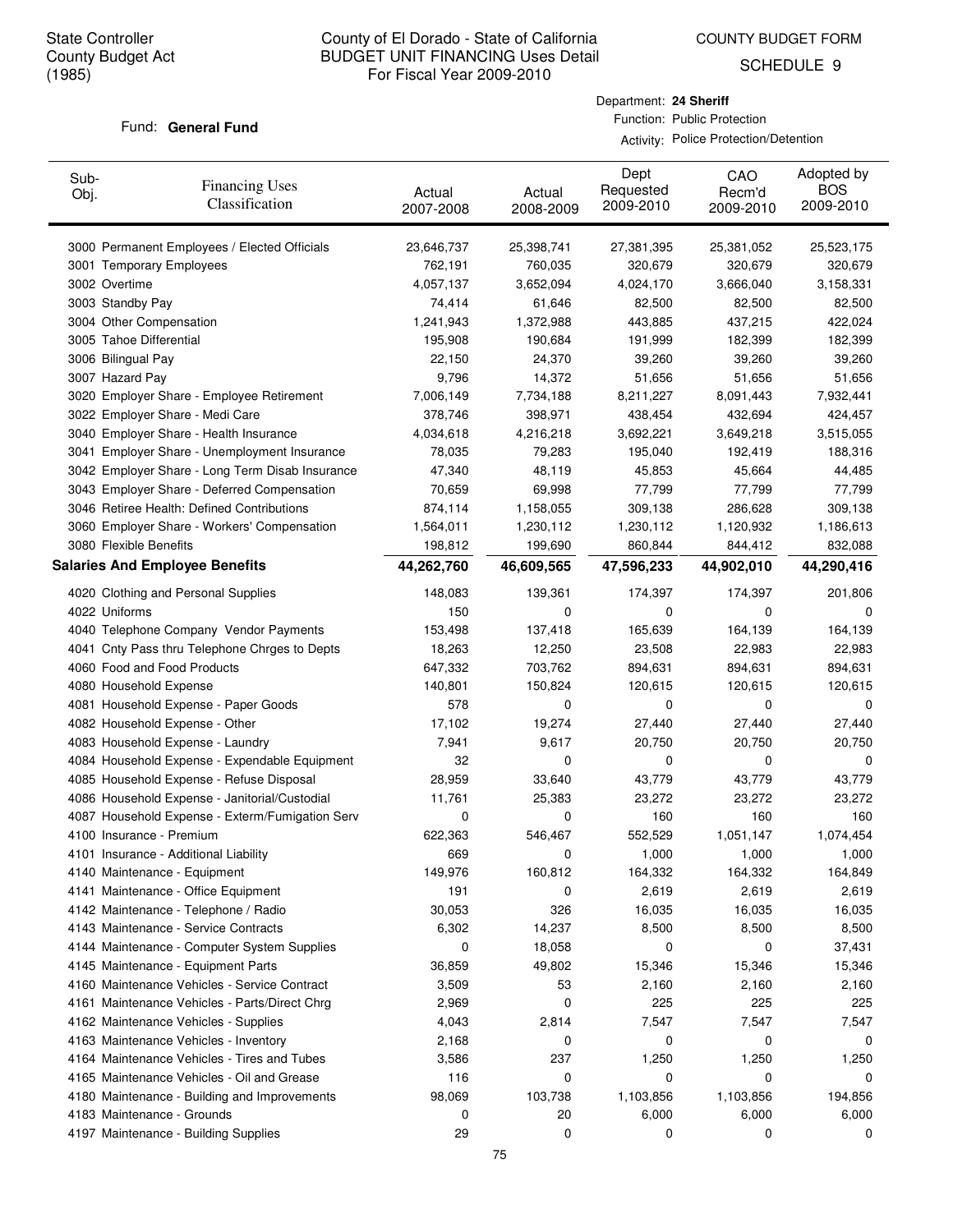COUNTY BUDGET FORM

SCHEDULE 9

#### Fund: General Fund

Department: **24 Sheriff** Function: Public Protection

Activity: Police Protection/Detention

| Sub-<br>Obj. | <b>Financing Uses</b><br>Classification        | Actual<br>2007-2008 | Actual<br>2008-2009 | Dept<br>Requested<br>2009-2010 | CAO<br>Recm'd<br>2009-2010 | Adopted by<br><b>BOS</b><br>2009-2010 |
|--------------|------------------------------------------------|---------------------|---------------------|--------------------------------|----------------------------|---------------------------------------|
|              | 4200 Medical, Dental and Laboratory Supplies   | 483                 | 820                 | 4,100                          | 4,100                      | 4,100                                 |
|              | 4220 Memberships                               | 5,512               | 3,690               | 10,240                         | 10,140                     | 10,140                                |
|              | 4221 Memberships - Legislative Advocacy        | 4,974               | 5,099               | 6,200                          | 6,200                      | 6,200                                 |
|              | 4240 Miscellaneous Expense                     | 100                 | 0                   | 0                              | 0                          | 0                                     |
|              | 4260 Office Expense                            | 90,998              | 102,362             | 83,541                         | 83,381                     | 83,381                                |
|              | 4261 Postage                                   | 26,437              | 24,377              | 31,177                         | 31,177                     | 31,177                                |
|              | 4262 Software                                  | 47,471              | 15,358              | 154,606                        | 154,606                    | 155,167                               |
|              | 4263 Subscription / Newspaper / Journals       | 7,439               | 5,890               | 7,078                          | 7,078                      | 7,078                                 |
|              | 4264 Books / Manuals                           | 5,084               | 2,942               | 3,478                          | 3,478                      | 3,478                                 |
|              | 4265 Law Books                                 | 1,740               | 3,420               | 4,394                          | 4,394                      | 4,394                                 |
|              | 4266 Printing / Duplicating                    | 5,750               | 6,437               | 5,825                          | 5,825                      | 5,825                                 |
|              | 4300 Professional and Specialized Services     | 217,153             | 303,847             | 365,726                        | 365,726                    | 419,507                               |
|              | 4308 External Data Processing Services         | 9,340               | 96,220              | 105,464                        | 83,144                     | 83,144                                |
|              | 4320 Verbatim Report - Transcription           | 3,309               | 1,095               | 2,000                          | 2,000                      | 2,000                                 |
|              | 4322 Medical and Sobriety Examinations         | 275                 | 0                   | 400                            | 400                        | 400                                   |
|              | 4323 Psychiatric Medical Services              | 13,775              | 8,075               | 14,400                         | 14,400                     | 14,400                                |
|              | 4324 Medical, Dental and Lab Services          | 208,587             | 239,877             | 280,882                        | 280,882                    | 280,882                               |
|              | 4328 Emergency Medical Serv (EMS) - Physician  | 0                   | 223                 | 0                              | 0                          | 0                                     |
|              | 4334 Fire Prevention and Inspection            | 2,206               | 1,911               | 6,145                          | 6,145                      | 6,145                                 |
|              | 4400 Publication and Legal Notices             | 1,071               | 355                 | 0                              | 0                          | 0                                     |
|              | 4420 Rents and Leases - Equipment              | 109,438             | 104,524             | 100,451                        | 100,201                    | 100,201                               |
|              | 4421 Security System                           | 0                   | 20                  | 400                            | 400                        | 400                                   |
|              | 4440 Rent & Lease - Building/Improvements      | 235,116             | 399,439             | 394,064                        | 394,064                    | 349,425                               |
|              | 4460 Small Tools and Instruments               | 66,245              | 54,778              | 79,241                         | 79,241                     | 77,702                                |
|              | 4461 Minor Equipment                           | 155,865             | 94,824              | 97,133                         | 96,683                     | 117,368                               |
|              | 4462 Minor Computer Equipment                  | 31,892              | 256,253             | 360,200                        | 273,400                    | 85,662                                |
|              | 4463 Minor Telephone and Radio Equipment       | 195,644             | 54,904              | 32,559                         | 32,559                     | 36,692                                |
|              | 4464 Minor Law Enforcement Equipment           | 92,253              | 103,201             | 77,171                         | 76,746                     | 77,066                                |
|              | 4465 Minor Vehicle Equipment                   | 75,834              | 86,991              | 84,749                         | 84,749                     | 100,021                               |
|              | 4500 Special Departmental Expense              | 220,822             | 124,341             | 111,017                        | 111,017                    | 115,751                               |
|              | 4502 Educational Materials                     | 361                 | 100                 | 150                            | 150                        | 150                                   |
|              | 4503 Staff Development                         | 121,988             | 111,802             | 37,100                         | 37,100                     | 37,100                                |
|              | 4504 Educational Training - Board of Directors | 375                 | 0                   | 0                              | 0                          | 0                                     |
|              | 4505 SB 924 - Transportation and Travel        | 51,539              | 11,690              | 58,000                         | 58,000                     | 58,000                                |
|              | 4506 Film Development/Photography Supplies     | 460                 | 0                   | 3,610                          | 3,610                      | 3,610                                 |
|              | 4509 Detective Expense                         | $\mathbf 0$         | 20,000              | 0                              | 0                          | 0                                     |
|              | 4529 Software License                          | 107,112             | 117,526             | 145,934                        | 145,934                    | 145,934                               |
|              | 4534 Ammunition                                | 138,057             | 164,222             | 132,600                        | 132,600                    | 132,600                               |
|              | 4540 Staff Development                         | 43                  | 0                   | 0                              | 0                          | 0                                     |
|              | 4600 Transportation and Travel                 | 429,094             | 374,952             | 220,219                        | 220,219                    | 224,219                               |
|              | 4601 Volunteer - Transportation and Travel     | 0                   | 1,368               | 300                            | 300                        | 300                                   |
|              | 4602 Employee - Private Auto Mileage           | 22,340              | 26,491              | 23,492                         | 23,492                     | 23,492                                |
|              | 4605 Vehicle - Rent Or Lease                   | 1,037,417           | 749,116             | 1,250,574                      | 1,250,574                  | 1,250,574                             |
|              | 4606 Fuel Purchases                            | 707,196             | 551,623             | 579,014                        | 579,014                    | 603,024                               |
|              | 4620 Utilities                                 | 602,607             | 625,949             | 724,118                        | 724,118                    | 674,640                               |
|              | <b>Services And Supplies</b>                   | 7,188,798           | 6,984,201           | 8,973,342                      | 9,359,430                  | 8,383,196                             |
|              | 5240 Contribution To Non-county Governmental   | 123,823             | 476,809             | 15,314                         | 15,314                     | 85,314                                |
|              | 5300 Interfund Expenditures                    | 19,085              | 37,399              | 1,362                          | 1,362                      | 1,362                                 |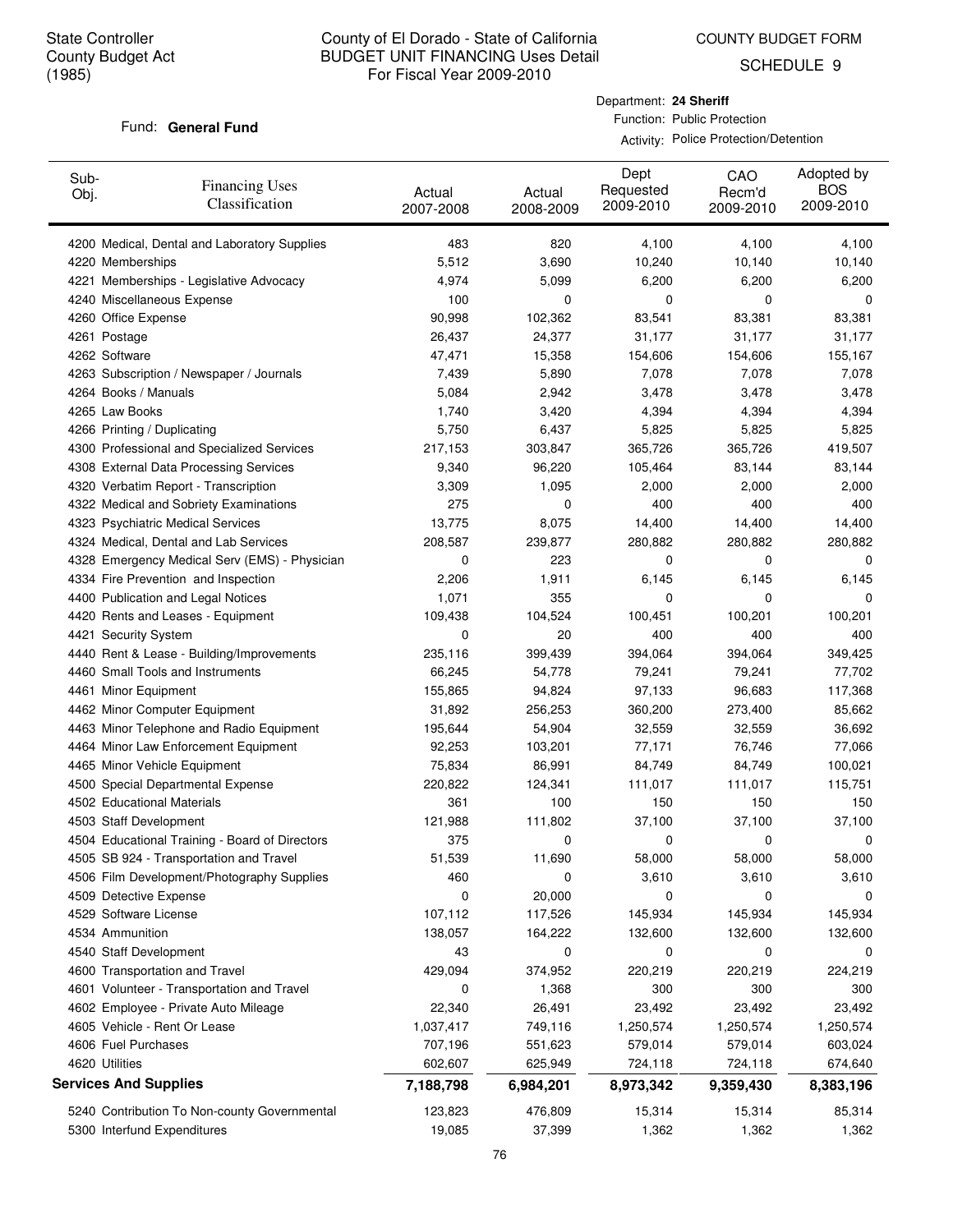COUNTY BUDGET FORM

SCHEDULE 9

#### Fund: General Fund

| Department: 24 Sheriff |                             |
|------------------------|-----------------------------|
|                        | Function: Public Protection |

Activity: Police Protection/Detention

| Sub-<br>Obj.                | <b>Financing Uses</b><br>Classification                                         | Actual<br>2007-2008 | Actual<br>2008-2009 | Dept<br>Requested<br>2009-2010 | CAO<br>Recm'd<br>2009-2010 | Adopted by<br><b>BOS</b><br>2009-2010 |
|-----------------------------|---------------------------------------------------------------------------------|---------------------|---------------------|--------------------------------|----------------------------|---------------------------------------|
|                             | 5317 Intrfnd Exp: Detention Medical                                             | 0                   | 0                   | 28,319                         | 28,319                     | 28,319                                |
|                             | 5330 Intrfnd Exp: Allocated Salaries & Benefits                                 | 0                   | 7,000               | 0                              | 0                          | 5,904                                 |
| <b>Other Charges</b>        |                                                                                 | 142,908             | 521,208             | 44,995                         | 44,995                     | 120,899                               |
|                             | 6020 Fixed Assets - Building and Improvement                                    | 0                   | 3,204               | 0                              | $\mathbf 0$                | 0                                     |
|                             | 6025 Fixed Assets - Leasehold Improvements                                      | 0                   | 24,435              | 0                              | $\Omega$                   | $\Omega$                              |
|                             | 6040 Fixed Assets - Equipment                                                   | 492,703             | 289,962             | 289,090                        | 262,490                    | 323,006                               |
|                             | 6042 Fixed Assets - Computer Sys Equipment                                      | 190,229             | 403,986             | 109,800                        | 109,800                    | 413,600                               |
|                             | 6045 Fixed Assets - Vehicles                                                    | 58,541              | 0                   | 0                              | 0                          | 0                                     |
| <b>Fixed Assets</b>         |                                                                                 | 741,473             | 721,587             | 398,890                        | 372,290                    | 736,606                               |
|                             | 7000 Operating Transfers Out                                                    | 0                   | 92,337              | 0                              | $\mathbf 0$                | $\mathbf 0$                           |
|                             | 7001 Operating Transfers Out: Fleet                                             | 69,433              | 0                   | 0                              | 0                          | 104,000                               |
| <b>Other Financing Uses</b> |                                                                                 | 69,433              | 92,337              | 0                              | $\mathbf{0}$               | 104,000                               |
| 7200 Intrafund Transfers    |                                                                                 | 6,916               | 12,090              | 20,400                         | 20,400                     | 10,400                                |
|                             | 7210 Intrafund Transfers: Collections                                           | 265                 | 576                 | 1,600                          | 1,600                      | 1,600                                 |
|                             | 7220 Intrafnd: Telephone Equipment and Support                                  | 176,569             | 185,527             | 181,328                        | 179,768                    | 179,768                               |
| 7223 Intrafnd: Mail Service |                                                                                 | 10,573              | 7,052               | 4,992                          | 4,106                      | 4,106                                 |
|                             | 7224 Intrafnd: Stores Support                                                   | 36,945              | 25,123              | 24,369                         | 20,179                     | 20,179                                |
|                             | 7225 Intrafnd: Central Duplicating                                              | 17,416              | 27,068              | 24,015                         | 24,015                     | 24,015                                |
|                             | 7226 Intrafnd: Lease Administration Fee                                         | 2,648               | 0                   | 5,740                          | 5,740                      | 5,740                                 |
|                             | 7227 Intrafnd: Internal Data Processing                                         | 127,087             | 119,287             | 119,287                        | 132,146                    | 132,146                               |
|                             | 7228 Intrafnd: Internet Connect Charges                                         | 96,900              | 0                   | 0                              | $\Omega$                   | $\Omega$                              |
| 7229 Intrafnd: PC Support   |                                                                                 | 1,938               | 3,045               | 2,250                          | 2,250                      | 2,250                                 |
|                             | 7231 Intrafnd: IS Programming Support                                           | 690                 | 0                   | 0                              | 0                          | 0                                     |
|                             | 7232 Intrafnd: Maint Bldg & Improvmnts                                          | 139,429             | 128,112             | 55,000                         | 55,000                     | 58,580                                |
|                             | 7234 Intrafnd: Network Support                                                  | 51,840              | 53,927              | 53,927                         | 47,560                     | 47,560                                |
| <b>Intrafund Transfers</b>  |                                                                                 | 669,216             | 561,806             | 492,908                        | 492,764                    | 486,344                               |
|                             | 7350 Intrfnd Abatemnt: Only General Fund                                        | $-4,140$            | $-4,260$            | 0                              | 0                          | $\Omega$                              |
|                             | 7355 Intrfnd Abatemnt: Radio Equipment and Support                              | $-29,325$           | $-4,502$            | $-5,000$                       | $-5,000$                   | $-5,000$                              |
| <b>Intrafund Abatement</b>  |                                                                                 | $-33,465$           | $-8,762$            | $-5,000$                       | $-5,000$                   | $-5,000$                              |
|                             | <b>Total Financing Uses</b>                                                     | 53,041,124          | 55,481,942          | 57,501,368                     | 55,166,489                 | 54,116,461                            |
|                             | Less Department Estimated Revenues                                              | 12,845,504          | 12,173,045          | 13,157,232                     | 12,725,404                 | 12,728,221                            |
|                             | <b>Department Use of Other General</b><br><b>Fund Sources (Net County Cost)</b> | 40,195,620          | 43,308,897          | 44,344,136                     | 42,441,085                 | 41,388,240                            |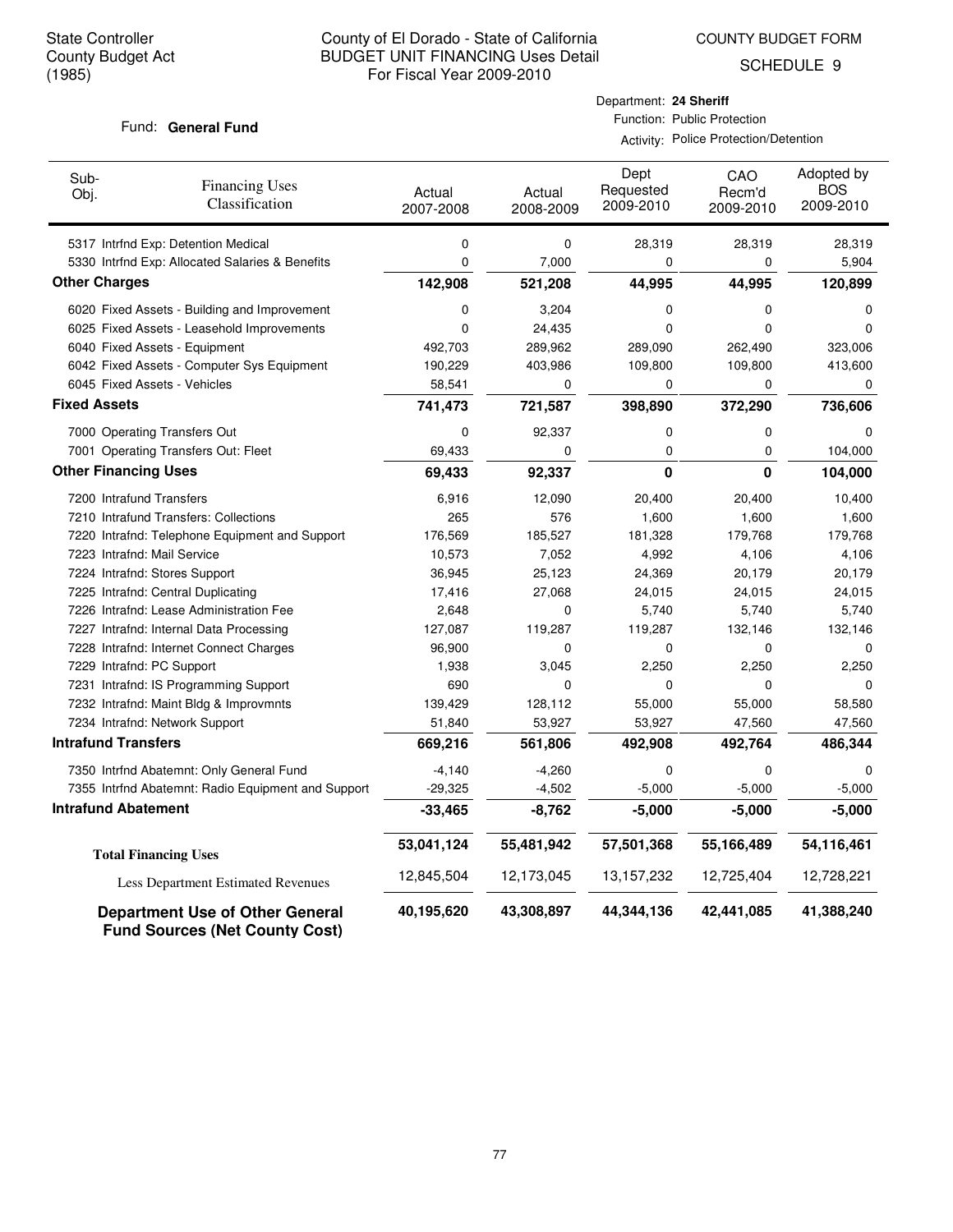COUNTY BUDGET FORM

SCHEDULE 9

#### Fund: Jail Commissary

Department: **24 Sheriff** Function: Public Protection

Activity: Detention and Correction

| Sub-<br>Obj. | <b>Financing Uses</b><br>Classification                         | Actual<br>2007-2008 | Actual<br>2008-2009 | Dept<br>Requested<br>2009-2010 | CAO<br>Recm'd<br>2009-2010 | Adopted by<br><b>BOS</b><br>2009-2010 |
|--------------|-----------------------------------------------------------------|---------------------|---------------------|--------------------------------|----------------------------|---------------------------------------|
|              | 4020 Clothing and Personal Supplies                             | 3,913               | 1,239               | 10,375                         | 10,375                     | 10,375                                |
| 4040         | Telephone Company Vendor Payments                               | 0                   | 277                 | 0                              | 0                          | 0                                     |
| 4260         | Office Expense                                                  | 0                   | 46                  | 120                            | 120                        | 120                                   |
|              | 4261 Postage                                                    | 0                   | 101                 | 2,200                          | 2,200                      | 2,200                                 |
| 4263         | Subscription / Newspaper / Journals                             | 0                   | 145                 | 0                              | 0                          | 0                                     |
|              | 4264 Books / Manuals                                            | 0                   | 0                   | 1,000                          | 1,000                      | 1,000                                 |
|              | 4265 Law Books                                                  | 0                   | 0                   | 150                            | 150                        | 150                                   |
|              | 4300 Professional and Specialized Services                      | $-1,728$            | 12,165              | 42,300                         | 42,300                     | 42,300                                |
|              | 4420 Rents and Leases - Equipment                               | 0                   | 1,109               | 3,600                          | 3,600                      | 3,600                                 |
|              | 4460 Small Tools and Instruments                                | 60                  | 2,170               | 2,275                          | 2,275                      | 2,275                                 |
|              | 4461 Minor Equipment                                            | 0                   | 2,651               | 2,000                          | 2,000                      | 2,000                                 |
|              | 4500 Special Departmental Expense                               | 203,455             | 185,890             | 246,000                        | 246,000                    | 356,948                               |
|              | 4503 Staff Development                                          | 0                   | 109                 | 0                              | o                          | O                                     |
|              | 4600 Transportation and Travel                                  | 0                   | 102                 | 0                              | 0                          | 0                                     |
|              | 4602 Employee - Private Auto Mileage                            | 0                   | 59                  | 0                              | 0                          | O                                     |
|              | 4606 Fuel Purchases                                             | 0                   | 1,048               | 0                              | 0                          | o                                     |
|              | <b>Services And Supplies</b>                                    | 205,700             | 207,110             | 310,020                        | 310,020                    | 420,968                               |
|              | <b>Total Financing Uses</b>                                     | 205,700             | 207,110             | 310,020                        | 310,020                    | 420,968                               |
|              | Less Department Estimated Revenues                              | 205,702             | 207,110             | 310,020                        | 310,020                    | 420,968                               |
|              | <b>Department Use of Jail Commissary</b><br><b>Fund Balance</b> | $-1$                | 0                   | 0                              | 0                          | 0                                     |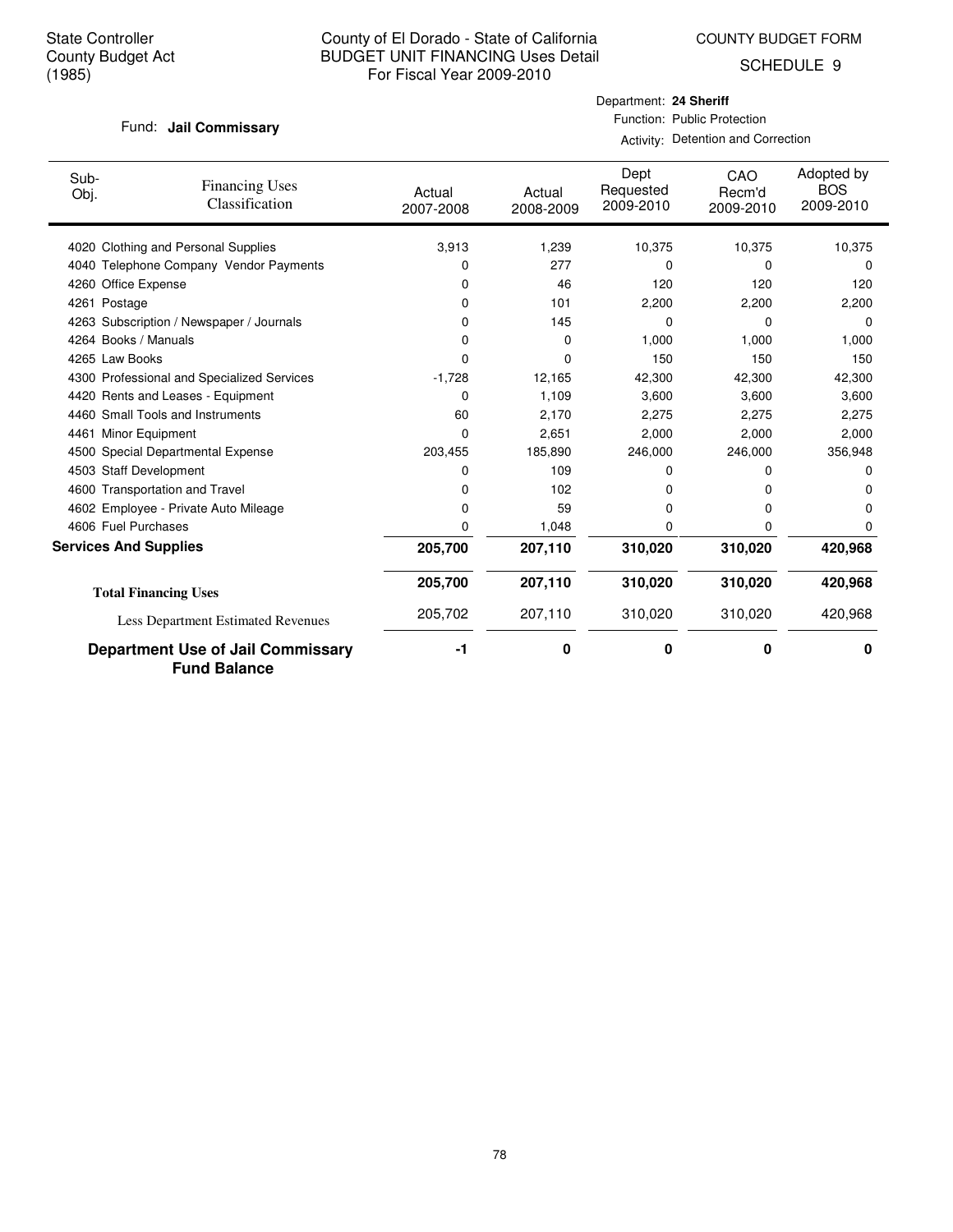COUNTY BUDGET FORM

SCHEDULE 9

#### Fund: General Fund

Department: **25 Probation** Function: Public Protection

Activity: Detention and Correction

| Sub-<br>Obj. | <b>Financing Uses</b><br>Classification         | Actual<br>2007-2008 | Actual<br>2008-2009 | Dept<br>Requested<br>2009-2010 | CAO<br>Recm'd<br>2009-2010 | Adopted by<br><b>BOS</b><br>2009-2010 |
|--------------|-------------------------------------------------|---------------------|---------------------|--------------------------------|----------------------------|---------------------------------------|
|              | 3000 Permanent Employees / Elected Officials    | 5,893,137           | 5,810,389           | 6,375,353                      | 6,052,794                  | 6,178,423                             |
|              | 3001 Temporary Employees                        | 272,891             | 309,171             | 349,310                        | 349,310                    | 297,310                               |
|              | 3002 Overtime                                   | 348,816             | 283,767             | 252,127                        | 252,127                    | 243,127                               |
|              | 3004 Other Compensation                         | 91,863              | 206,816             | 99,516                         | 95,744                     | 95,504                                |
|              | 3005 Tahoe Differential                         | 115,606             | 110,225             | 119,999                        | 117,599                    | 117,599                               |
|              | 3006 Bilingual Pay                              | 6,568               | 6,480               | 6,240                          | 6,240                      | 6,240                                 |
|              | 3020 Employer Share - Employee Retirement       | 1,702,710           | 1,744,170           | 1,872,096                      | 1,841,381                  | 1,825,015                             |
|              | 3022 Employer Share - Medi Care                 | 92,915              | 92,737              | 94,025                         | 92,585                     | 91,686                                |
|              | 3040 Employer Share - Health Insurance          | 1,177,670           | 1,246,408           | 1,408,952                      | 1,376,931                  | 1,344,044                             |
|              | 3041 Employer Share - Unemployment Insurance    | 25,715              | 24,668              | 47,290                         | 46,592                     | 46,128                                |
|              | 3042 Employer Share - Long Term Disab Insurance | 23,595              | 23,266              | 22,699                         | 22,364                     | 22,141                                |
|              | 3043 Employer Share - Deferred Compensation     | 15,943              | 19,139              | 19,822                         | 19,822                     | 19,822                                |
|              | 3046 Retiree Health: Defined Contributions      | 279,851             | 370,055             | 93,042                         | 93,042                     | 93,042                                |
|              | 3060 Employer Share - Workers' Compensation     | 108,651             | 140,949             | 136,242                        | 144,570                    | 144,570                               |
|              | 3080 Flexible Benefits                          | 20,731              | 14,449              | 54,000                         | 54,000                     | 54,000                                |
|              | <b>Salaries And Employee Benefits</b>           | 10,176,663          | 10,402,688          | 10,950,713                     | 10,565,100                 | 10,578,651                            |
|              | 4020 Clothing and Personal Supplies             | 17,611              | 14,263              | 24,000                         | 24,000                     | 24,000                                |
|              | 4022 Uniforms                                   | 507                 | 7,180               | 9,725                          | 9,725                      | 9,725                                 |
|              | 4040 Telephone Company Vendor Payments          | 10,790              | 11,528              | 11,057                         | 11,057                     | 11,057                                |
|              | 4041 Cnty Pass thru Telephone Chrges to Depts   | 3,813               | 3,203               | 5,770                          | 5,770                      | 5,770                                 |
|              | 4060 Food and Food Products                     | 172,036             | 175,506             | 190,000                        | 190,000                    | 190,000                               |
|              | 4080 Household Expense                          | 42,554              | 48,485              | 44,203                         | 44,203                     | 44,203                                |
|              | 4085 Household Expense - Refuse Disposal        | 15,507              | 16,019              | 15,900                         | 15,900                     | 15,900                                |
|              | 4086 Household Expense - Janitorial/Custodial   | 10,854              | 9,850               | 11,000                         | 11,000                     | 11,000                                |
|              | 4100 Insurance - Premium                        | 46,275              | 63,067              | 63,067                         | 97,843                     | 97,843                                |
|              | 4140 Maintenance - Equipment                    | 448                 | 1,071               | 7,250                          | 7,250                      | 7,250                                 |
|              | 4144 Maintenance - Computer System Supplies     | 0                   | 0                   | 57,120                         | 57,120                     | 57,120                                |
|              | 4162 Maintenance Vehicles - Supplies            | 0                   | 661                 | 0                              | 0                          | 0                                     |
|              | 4163 Maintenance Vehicles - Inventory           | 73                  | 0                   | 0                              | 0                          | 0                                     |
|              | 4164 Maintenance Vehicles - Tires and Tubes     | 0                   | 0                   | 1,000                          | 1,000                      | 1,000                                 |
|              | 4180 Maintenance - Building and Improvements    | 20,647              | 17,964              | 16,933                         | 16,933                     | 18,261                                |
|              | 4200 Medical, Dental and Laboratory Supplies    | 0                   | 0                   | 2,015                          | 2,015                      | 2,015                                 |
|              | 4220 Memberships                                | 135                 | 270                 | 788                            | 788                        | 788                                   |
|              | 4221 Memberships - Legislative Advocacy         | 7,480               | 3,841               | 3,841                          | 3,841                      | 3,841                                 |
|              | 4260 Office Expense                             | 26,022              | 27,105              | 27,050                         | 27,050                     | 27,050                                |
|              | 4261 Postage                                    | 13,045              | 12,717              | 16,400                         | 16,400                     | 16,400                                |
|              | 4262 Software                                   | 1,622               | 0                   | 0                              | 0                          | 0                                     |
|              | 4263 Subscription / Newspaper / Journals        | 974                 | 729                 | 720                            | 720                        | 720                                   |
|              | 4264 Books / Manuals                            | 0                   | 85                  | 0                              | 0                          | 0                                     |
|              | 4265 Law Books                                  | 1,767               | 593                 | 0                              | 0                          | 0                                     |
|              | 4266 Printing / Duplicating                     | 5,190               | 2,224               | 6,400                          | 6,400                      | 6,471                                 |
|              | 4300 Professional and Specialized Services      | 326,031             | 187,991             | 352,967                        | 352,967                    | 381,118                               |
|              | 4308 External Data Processing Services          | 0                   | 3,816               | 0                              | 0                          | 3,816                                 |
|              | 4318 Interpreter                                | 0                   | 0                   | 1,545                          | 1,545                      | 1,545                                 |
|              | 4323 Psychiatric Medical Services               | 30,352              | 42,081              | 46,750                         | 46,750                     | 46,750                                |
|              | 4324 Medical, Dental and Lab Services           | 71,991              | 73,989              | 82,638                         | 82,638                     | 82,638                                |
|              | 4329 Probation - Non Govmt Agency Assist        | 675                 | 625                 | 1,200                          | 1,200                      | 1,200                                 |
|              | 4400 Publication and Legal Notices              | 670                 | 0                   | 1,100                          | 1,100                      | 1,100                                 |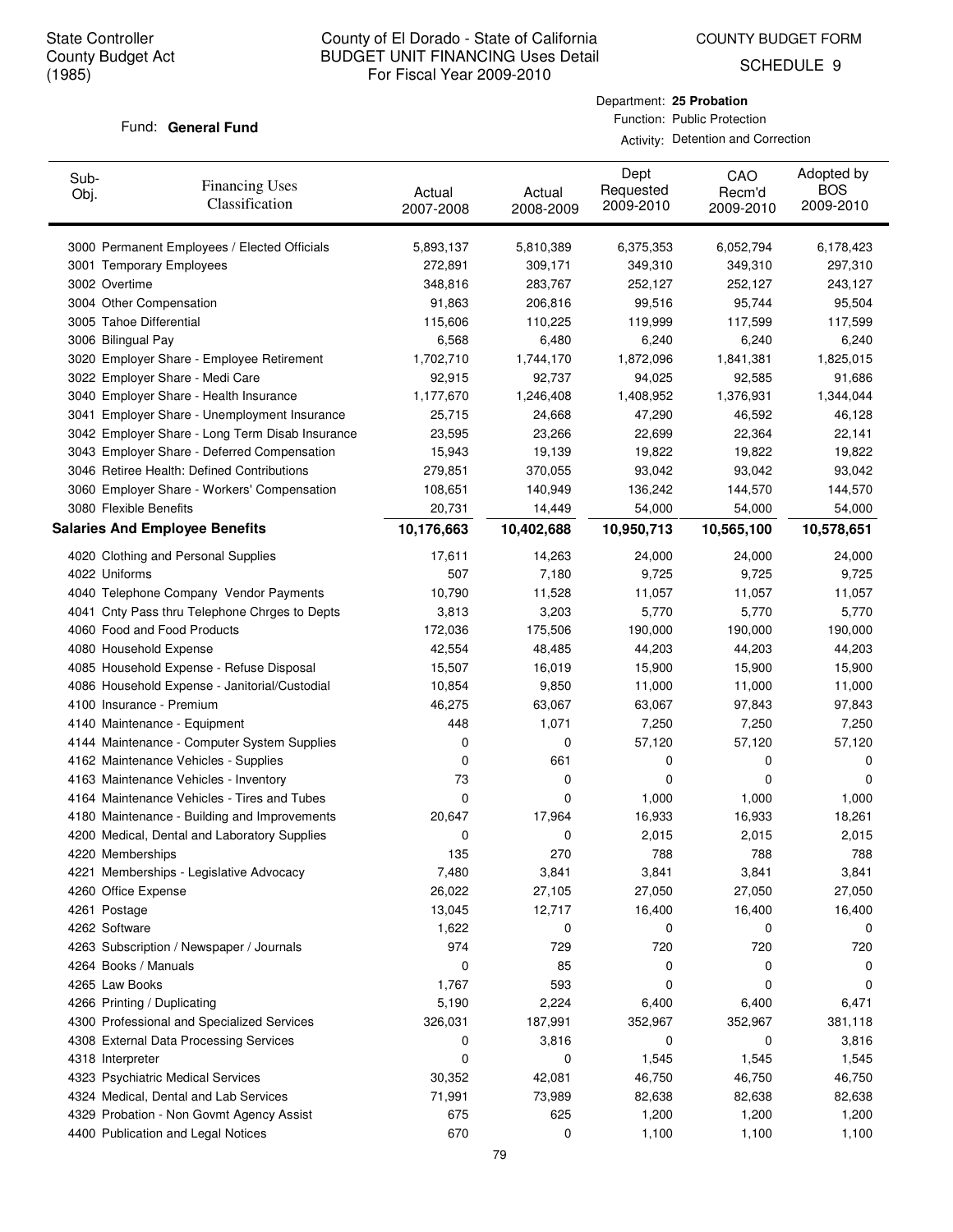Department: **25 Probation** Function: Public Protection

Activity: Detention and Correction

SCHEDULE 9

### Fund: General Fund

| Sub-<br>Obj.                 | <b>Financing Uses</b><br>Classification                                  | Actual<br>2007-2008 | Actual<br>2008-2009 | Dept<br>Requested<br>2009-2010 | CAO<br>Recm'd<br>2009-2010 | Adopted by<br><b>BOS</b><br>2009-2010 |
|------------------------------|--------------------------------------------------------------------------|---------------------|---------------------|--------------------------------|----------------------------|---------------------------------------|
|                              | 4420 Rents and Leases - Equipment                                        | 19,987              | 21,783              | 23,888                         | 23,888                     | 23,888                                |
|                              | 4440 Rent & Lease - Building/Improvements                                | 151,308             | 224,840             | 229,267                        | 229,267                    | 229,267                               |
|                              | 4460 Small Tools and Instruments                                         | 957                 | 1,119               | 1,500                          | 1,500                      | 1,500                                 |
| 4461 Minor Equipment         |                                                                          | 58,480              | 7,802               | 6,723                          | 6,723                      | 6,723                                 |
|                              | 4462 Minor Computer Equipment                                            | 7,703               | 2,574               | 3,900                          | 3,900                      | 3,900                                 |
|                              | 4463 Minor Telephone and Radio Equipment                                 | 20,306              | 18,431              | 16,300                         | 16,300                     | 16,300                                |
|                              | 4464 Minor Law Enforcement Equipment                                     | 10,477              | 25,763              | 18,998                         | 18,998                     | 28,925                                |
|                              | 4465 Minor Vehicle Equipment                                             | 1,073               | 969                 | 1,700                          | 1,700                      | 1,700                                 |
|                              | 4500 Special Departmental Expense                                        | 6,221               | 1,671               | 11,611                         | 11,611                     | 11,611                                |
| 4501 Special Projects        |                                                                          | 274                 | 476                 | 1,200                          | 1,200                      | 15,200                                |
| 4503 Staff Development       |                                                                          | 1,760               | 1,768               | 16,106                         | 16,106                     | 16,106                                |
|                              | 4505 SB 924 - Transportation and Travel                                  | 94,054              | 70,107              | 100,000                        | 100,000                    | 100,000                               |
| 4529 Software License        |                                                                          | 12,581              | 12,104              | 0                              | 0                          | 0                                     |
| 4534 Ammunition              |                                                                          | 11,271              | 6,247               | 10,000                         | 10,000                     | 13,581                                |
|                              | 4600 Transportation and Travel                                           | 9,345               | 1,374               | 15,400                         | 15,400                     | 15,400                                |
|                              | 4602 Employee - Private Auto Mileage                                     | 15,240              | 11,591              | 17,582                         | 17,582                     | 17,582                                |
|                              | 4605 Vehicle - Rent Or Lease                                             | 66,079              | 50,599              | 77,154                         | 73,154                     | 73,154                                |
| 4606 Fuel Purchases          |                                                                          | 34,538              | 28,221              | 43,777                         | 43,777                     | 43,777                                |
| 4620 Utilities               |                                                                          | 170,258             | 171,808             | 201,390                        | 201,390                    | 201,390                               |
| <b>Services And Supplies</b> |                                                                          | 1,518,983           | 1,384,107           | 1,796,935                      | 1,827,711                  | 1,888,585                             |
|                              | 5000 Support and Care of Persons                                         | 32,390              | 14,728              | 114,075                        | 114,075                    | 114,075                               |
|                              | 5300 Interfund Expenditures                                              | 346                 | 419                 | 5,125                          | 5,125                      | 5,125                                 |
|                              | 5319 Intrfnd Exp: Mental Health Services                                 | 35,000              | 0                   | 0                              | 0                          | 0                                     |
| <b>Other Charges</b>         |                                                                          | 67,736              | 15,147              | 119,200                        | 119,200                    | 119,200                               |
|                              | 6025 Fixed Assets - Leasehold Improvements                               | 0                   | 1,452               | 0                              | 0                          | 0                                     |
|                              | 6040 Fixed Assets - Equipment                                            | 237,736             | 11,126              | 0                              | 0                          | 10,536                                |
|                              | 6042 Fixed Assets - Computer Sys Equipment                               | 6,569               | 0                   | 3,000                          | 3,000                      | 3,000                                 |
| <b>Fixed Assets</b>          |                                                                          | 244,305             | 12,578              | 3,000                          | 3,000                      | 13,536                                |
|                              | 7001 Operating Transfers Out: Fleet                                      | 530                 | 0                   | 0                              | 0                          | 0                                     |
| <b>Other Financing Uses</b>  |                                                                          | 530                 | 0                   | 0                              | 0                          | 0                                     |
|                              |                                                                          |                     |                     |                                |                            |                                       |
| 7200 Intrafund Transfers     |                                                                          | 1,726               | 1,749               | 1,475                          | 1,475                      | 1,475                                 |
|                              | 7210 Intrafund Transfers: Collections                                    | 2,383               | 2,821               | 4,300                          | 4,300                      | 4,300                                 |
|                              | 7220 Intrafnd: Telephone Equipment and Support                           | 59,041              | 50,159              | 61,770                         | 61,770                     | 61,770                                |
|                              | 7221 Intrafnd: Radio Equipment and Support                               | 7,046               | 1,186               | 9,750                          | 9,750                      | 9,750                                 |
| 7223 Intrafnd: Mail Service  |                                                                          | 7,102               | 10,883              | 10,883                         | 7,343                      | 7,343                                 |
|                              | 7224 Intrafnd: Stores Support                                            | 9,864               | 10,441              | 10,441                         | 7,541                      | 7,541                                 |
|                              | 7225 Intrafnd: Central Duplicating                                       | 4,617               | 3,225               | 6,000                          | 6,000                      | 6,000                                 |
|                              | 7226 Intrafnd: Lease Administration Fee                                  | 1,196               | 0                   | 2,391                          | 2,391                      | 2,391                                 |
|                              | 7227 Intrafnd: Internal Data Processing                                  | 185,040             | 157,945             | 157,945                        | 98,378                     | 98,378                                |
|                              | 7228 Intrafnd: Internet Connect Charges                                  | 3,390<br>536        | 0                   | 3,816                          | 3,816                      | 0                                     |
| 7229 Intrafnd: PC Support    |                                                                          | 174                 | 0<br>705            | 5,000                          | 5,000                      | 5,000                                 |
|                              | 7231 Intrafnd: IS Programming Support                                    |                     |                     | 4,000                          | 4,000                      | 4,000                                 |
|                              | 7232 Intrafnd: Maint Bldg & Improvmnts<br>7234 Intrafnd: Network Support | 33,903<br>104,767   | 19,822<br>124,525   | 39,500<br>124,525              | 39,500<br>126,238          | 39,500<br>126,238                     |
| <b>Intrafund Transfers</b>   |                                                                          | 420,786             | 383,462             | 441,796                        | 377,502                    | 373,686                               |
|                              |                                                                          |                     |                     |                                |                            |                                       |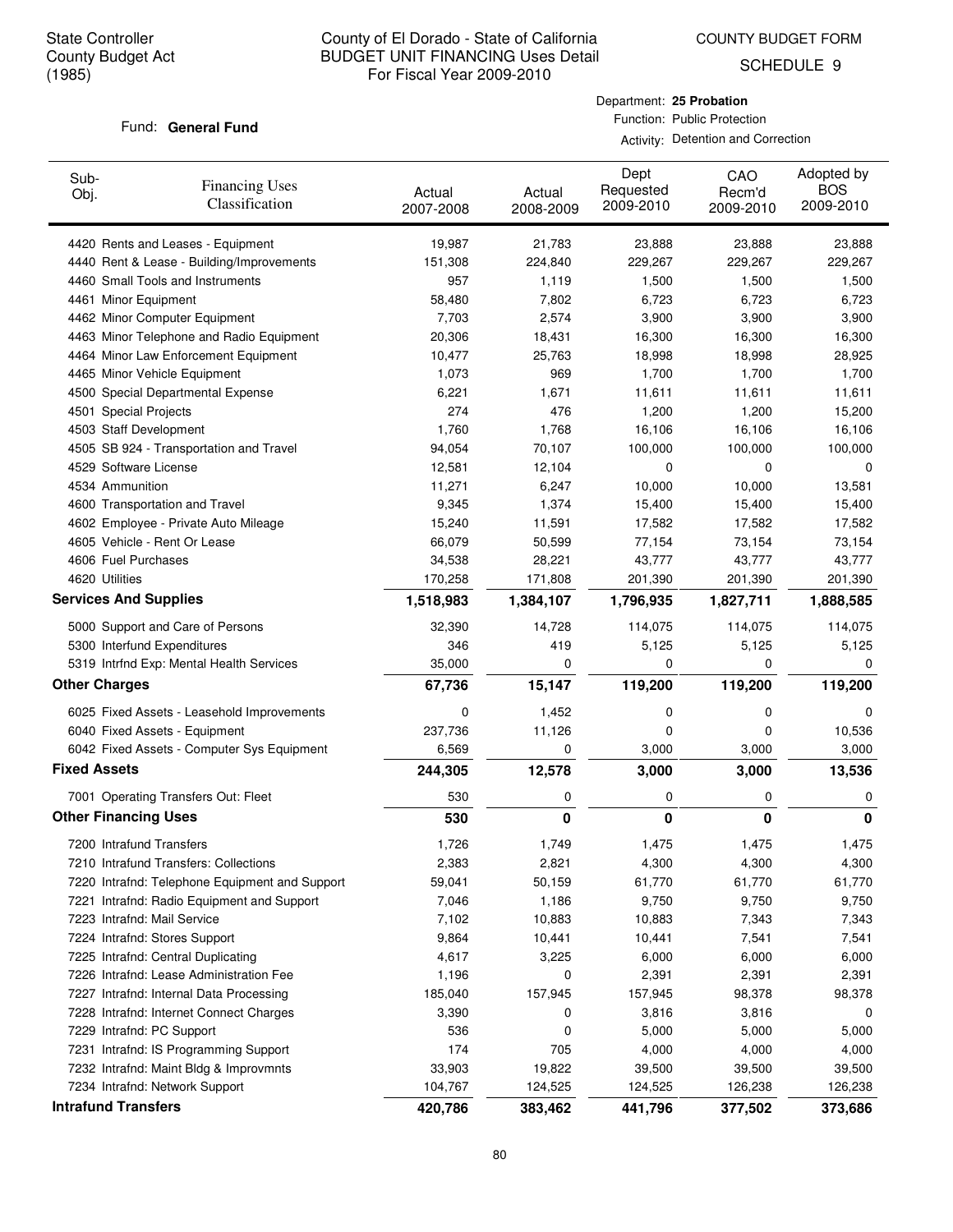COUNTY BUDGET FORM

Department: **25 Probation**

SCHEDULE 9

| Fund: General Fund                                                              |                                                | Function: Public Protection<br>Activity: Detention and Correction |                     |                                |                            |                                       |
|---------------------------------------------------------------------------------|------------------------------------------------|-------------------------------------------------------------------|---------------------|--------------------------------|----------------------------|---------------------------------------|
| Sub-<br>Obj.                                                                    | <b>Financing Uses</b><br><b>Classification</b> | Actual<br>2007-2008                                               | Actual<br>2008-2009 | Dept<br>Requested<br>2009-2010 | CAO<br>Recm'd<br>2009-2010 | Adopted by<br><b>BOS</b><br>2009-2010 |
|                                                                                 |                                                |                                                                   | 12,197,983          | 13.311.644                     | 12,892,513                 | 12,973,658                            |
| <b>Total Financing Uses</b><br><b>Less Department Estimated Revenues</b>        |                                                | 3,785,415                                                         | 2,715,063           | 3.051.831                      | 2.943.820                  | 3,231,366                             |
| <b>Department Use of Other General</b><br><b>Fund Sources (Net County Cost)</b> |                                                | 8,643,588                                                         | 9,482,920           | 10,259,813                     | 9,948,693                  | 9,742,292                             |

# 81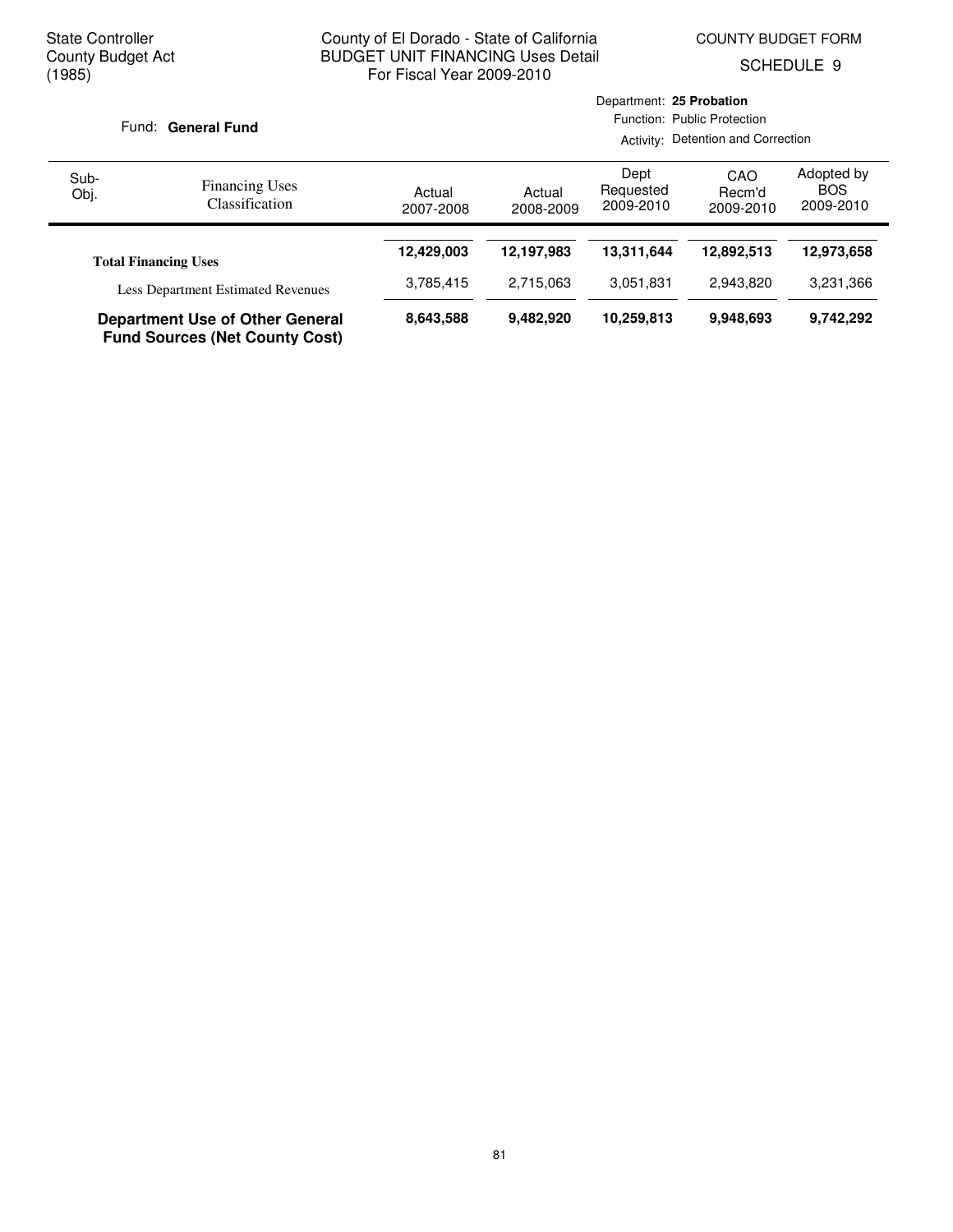COUNTY BUDGET FORM

SCHEDULE 9

#### Fund: General Fund

Department: **26 Agricultural Commissioner** Function: Public Protection Activity: Protection Inspection

| Sub-<br>Obj. | <b>Financing Uses</b><br>Classification         | Actual<br>2007-2008 | Actual<br>2008-2009 | Dept<br>Requested<br>2009-2010 | CAO<br>Recm'd<br>2009-2010 | Adopted by<br><b>BOS</b><br>2009-2010 |
|--------------|-------------------------------------------------|---------------------|---------------------|--------------------------------|----------------------------|---------------------------------------|
|              | 3000 Permanent Employees / Elected Officials    | 684,180             | 621,072             | 633,463                        | 609,193                    | 623,755                               |
|              | 3001 Temporary Employees                        | 80,167              | 72,250              | 79,024                         | 79,024                     | 93,824                                |
|              | 3002 Overtime                                   | 2,433               | 3,623               | 7,500                          | 7,500                      | 5,000                                 |
|              | 3004 Other Compensation                         | 44,765              | 7,844               | 4,461                          | 4,461                      | 4,461                                 |
|              | 3020 Employer Share - Employee Retirement       | 124,197             | 115,260             | 118,454                        | 118,454                    | 118,454                               |
|              | 3022 Employer Share - Medi Care                 | 11,519              | 9,938               | 10,331                         | 10,331                     | 10,331                                |
|              | 3040 Employer Share - Health Insurance          | 128,007             | 122,102             | 145,773                        | 145,773                    | 135,589                               |
|              | 3041 Employer Share - Unemployment Insurance    | 3,137               | 3,019               | 6,725                          | 6,725                      | 6,725                                 |
|              | 3042 Employer Share - Long Term Disab Insurance | 2,647               | 2,348               | 2,280                          | 2,280                      | 2,280                                 |
|              | 3043 Employer Share - Deferred Compensation     | 2,890               | 800                 | 800                            | 800                        | 800                                   |
|              | 3046 Retiree Health: Defined Contributions      | 28,988              | 37,731              | 9,004                          | 9,004                      | 9,004                                 |
|              | 3060 Employer Share - Workers' Compensation     | 75,572              | 31,129              | 31,129                         | 27,850                     | 27,850                                |
|              | 3080 Flexible Benefits                          | 6,023               | 5,998               | 12,000                         | 12,000                     | 12,000                                |
|              | <b>Salaries And Employee Benefits</b>           | 1,194,525           | 1,033,114           | 1,060,945                      | 1,033,395                  | 1,050,073                             |
|              | 4000 Agriculture                                | 13,100              | 6,488               | 30,500                         | 23,000                     | 28,122                                |
|              | 4020 Clothing and Personal Supplies             | 1,157               | 0                   | 4,000                          | 4,000                      | 4,000                                 |
|              | 4040 Telephone Company Vendor Payments          | 3,094               | 2,770               | 3,500                          | 3,500                      | 3,500                                 |
|              | 4041 Cnty Pass thru Telephone Chrges to Depts   | 202                 | 216                 | 500                            | 500                        | 500                                   |
|              | 4080 Household Expense                          | 201                 | 220                 | 1,000                          | 1,000                      | 1,000                                 |
|              | 4100 Insurance - Premium                        | 2,371               | 32,055              | 32,055                         | 57,085                     | 57,085                                |
|              | 4140 Maintenance - Equipment                    | 2,690               | 127                 | 500                            | 500                        | 500                                   |
|              | 4141 Maintenance - Office Equipment             | 0                   | 0                   | 600                            | 600                        | 600                                   |
|              | 4160 Maintenance Vehicles - Service Contract    | 408                 | 130                 | 1,000                          | 1,000                      | 1,000                                 |
|              | 4161 Maintenance Vehicles - Parts/Direct Chrg   | 56                  | 387                 | 500                            | 500                        | 500                                   |
|              | 4162 Maintenance Vehicles - Supplies            | 187                 | 91                  | 100                            | 100                        | 100                                   |
|              | 4163 Maintenance Vehicles - Inventory           | 88                  | 0                   | 0                              | 0                          | 0                                     |
|              | 4164 Maintenance Vehicles - Tires and Tubes     | 278                 | 0                   | 1,600                          | 1,600                      | 1,600                                 |
|              | 4165 Maintenance Vehicles - Oil and Grease      | 20                  | 0                   | 100                            | 100                        | 100                                   |
|              | 4180 Maintenance - Building and Improvements    | 0                   | 0                   | 400                            | 400                        | 400                                   |
|              | 4200 Medical, Dental and Laboratory Supplies    | 222                 | 0                   | 0                              | 0                          | 0                                     |
|              | 4220 Memberships                                | 4,000               | 4,100               | 4,895                          | 4,895                      | 4,895                                 |
|              | 4221 Memberships - Legislative Advocacy         | 13,315              | 13,362              | 13,362                         | 13,362                     | 13,362                                |
|              | 4260 Office Expense                             | 4,588               | 3,716               | 7,000                          | 7,000                      | 7,000                                 |
|              | 4261 Postage                                    | 3,490               | 2,771               | 3,200                          | 3,200                      | 3,200                                 |
|              | 4262 Software                                   | 1,533               | 1,533               | 3,268                          | 3,268                      | 3,268                                 |
|              | 4263 Subscription / Newspaper / Journals        | 46                  | 239                 | 500                            | 500                        | 500                                   |
|              | 4264 Books / Manuals                            | 334                 | 68                  | 600                            | 600                        | 600                                   |
|              | 4265 Law Books                                  | 0                   | 0                   | 275                            | 275                        | 275                                   |
|              | 4266 Printing / Duplicating                     | 0                   | 66                  | 3,380                          | 3,380                      | 3,380                                 |
|              | 4300 Professional and Specialized Services      | 81,021              | 69,886              | 89,012                         | 84,762                     | 84,762                                |
|              | 4324 Medical, Dental and Lab Services           | 2,836               | 3,012               | 2,160                          | 2,160                      | 2,160                                 |
|              | 4334 Fire Prevention and Inspection             | 54                  | 270                 | 0                              | 0                          | 0                                     |
|              | 4400 Publication and Legal Notices              | 605                 | 563                 | 400                            | 400                        | 400                                   |
|              | 4420 Rents and Leases - Equipment               | 2,824               | 2,419               | 3,500                          | 3,500                      | 3,500                                 |
|              | 4460 Small Tools and Instruments                | 1,796               | 1,581               | 2,450                          | 2,450                      | 2,450                                 |
|              | 4461 Minor Equipment                            | 2,275               | 503                 | 3,000                          | 3,000                      | 3,000                                 |
|              | 4463 Minor Telephone and Radio Equipment        | 1,093               | 91                  | 0                              | 0                          | 0                                     |
|              | 4464 Minor Law Enforcement Equipment            | 44                  | 24                  | 0                              | 0                          | 0                                     |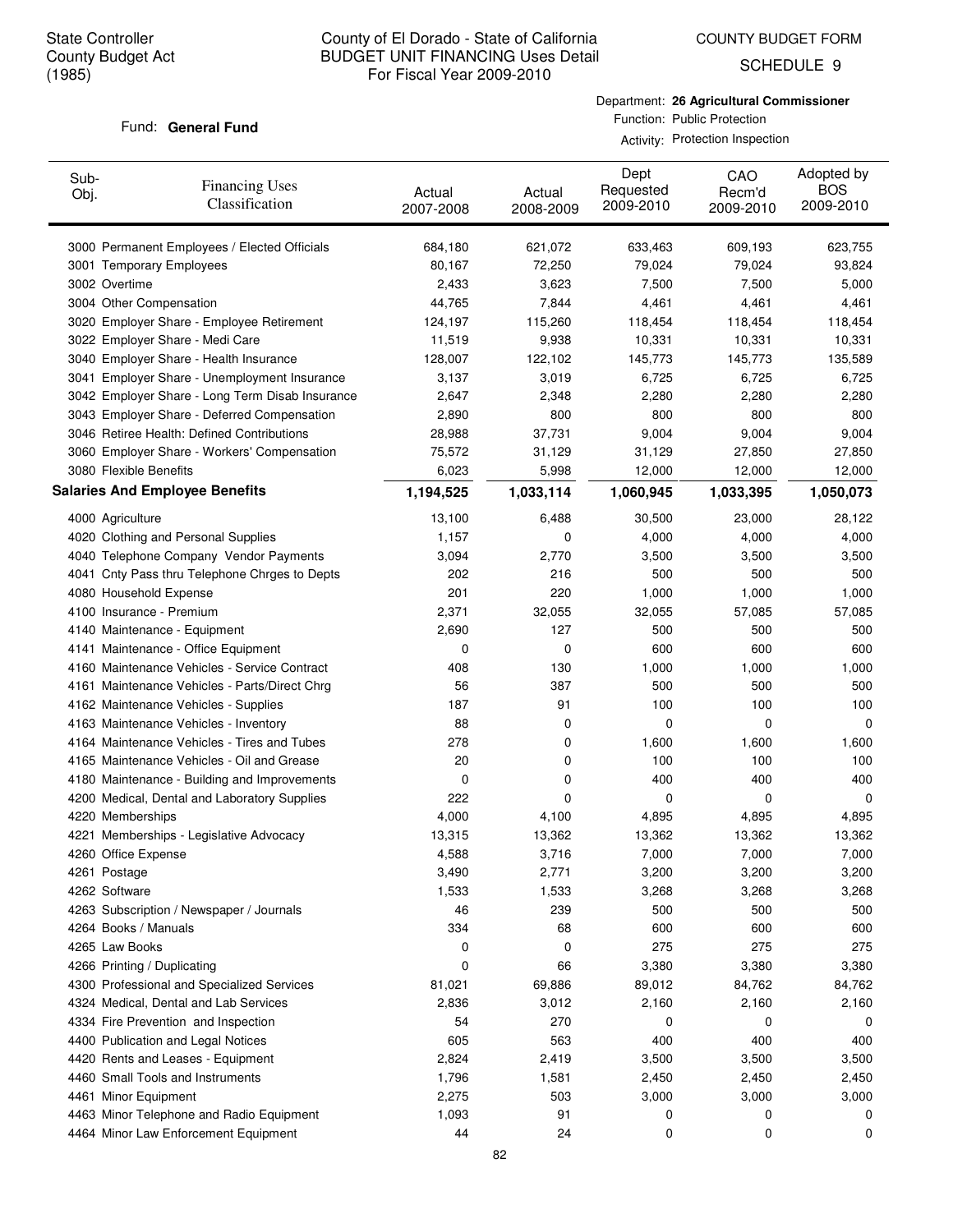COUNTY BUDGET FORM

SCHEDULE 9

### Fund: General Fund

Department: **26 Agricultural Commissioner** Function: Public Protection

Activity: Protection Inspection

| Sub-<br>Obj.         | <b>Financing Uses</b><br>Classification                                         | Actual<br>2007-2008 | Actual<br>2008-2009 | Dept<br>Requested<br>2009-2010 | CAO<br>Recm'd<br>2009-2010 | Adopted by<br><b>BOS</b><br>2009-2010 |
|----------------------|---------------------------------------------------------------------------------|---------------------|---------------------|--------------------------------|----------------------------|---------------------------------------|
|                      | 4500 Special Departmental Expense                                               | 527                 | 1,319               | 2,500                          | 2,500                      | 2,500                                 |
|                      | 4503 Staff Development                                                          | 900                 | 150                 | 2,000                          | 2,000                      | 2,000                                 |
|                      | 4529 Software License                                                           | 5,717               | 7,481               | 4,500                          | 4,500                      | 4,500                                 |
|                      | 4600 Transportation and Travel                                                  | 1,634               | 330                 | 3,000                          | 3,000                      | 3,000                                 |
|                      | 4602 Employee - Private Auto Mileage                                            | 1,757               | 1,360               | 1,976                          | 2,225                      | 2,225                                 |
|                      | 4605 Vehicle - Rent Or Lease                                                    | 50,089              | 29,722              | 34,418                         | 32,008                     | 32,008                                |
|                      | 4606 Fuel Purchases                                                             | 29,460              | 23,626              | 30,594                         | 28,279                     | 28,279                                |
|                      | <b>Services And Supplies</b>                                                    | 234,010             | 210,675             | 292,345                        | 301,149                    | 306,271                               |
|                      | 5240 Contribution To Non-county Governmental                                    | 0                   | 20,000              | 0                              | 0                          | 0                                     |
|                      | 5300 Interfund Expenditures                                                     | 1,842               | 4,972               | 0                              | 0                          | 3,000                                 |
| <b>Other Charges</b> |                                                                                 | 1,842               | 24,972              | $\mathbf{0}$                   | 0                          | 3,000                                 |
|                      | 6045 Fixed Assets - Vehicles                                                    | 0                   | 10,868              | 0                              | 0                          | 0                                     |
| <b>Fixed Assets</b>  |                                                                                 | 0                   | 10,868              | $\mathbf{0}$                   | $\bf{0}$                   | 0                                     |
|                      | 7001 Operating Transfers Out: Fleet                                             | 3,389               | 0                   | 0                              | 0                          | 0                                     |
|                      | <b>Other Financing Uses</b>                                                     | 3,389               | $\mathbf 0$         | $\mathbf 0$                    | $\mathbf{0}$               | 0                                     |
|                      | 7200 Intrafund Transfers                                                        | 8,339               | 10,627              | 12,000                         | 12,000                     | 6,000                                 |
|                      | 7220 Intrafnd: Telephone Equipment and Support                                  | 5,026               | 5,138               | 5,200                          | 5,200                      | 5,200                                 |
|                      | 7221 Intrafnd: Radio Equipment and Support                                      | 360                 | 0                   | 300                            | 300                        | 300                                   |
|                      | 7223 Intrafnd: Mail Service                                                     | 1,806               | 1,666               | 1,806                          | 1,806                      | 1,806                                 |
|                      | 7224 Intrafnd: Stores Support                                                   | 179                 | 447                 | 447                            | 447                        | 447                                   |
|                      | 7225 Intrafnd: Central Duplicating                                              | 777                 | 3,136               | 3,000                          | 3,000                      | 3,000                                 |
|                      | 7227 Intrafnd: Internal Data Processing                                         | 7,148               | 17,570              | 17,570                         | 17,570                     | 17,570                                |
|                      | 7229 Intrafnd: PC Support                                                       | 455                 | 918                 | 2,000                          | 2,000                      | 2,000                                 |
|                      | 7231 Intrafnd: IS Programming Support                                           | 855                 | 630                 | 1,500                          | 1,500                      | 1,500                                 |
|                      | 7232 Intrafnd: Maint Bldg & Improvmnts                                          | 0                   | 0                   | 500                            | 500                        | 500                                   |
|                      | 7234 Intrafnd: Network Support                                                  | 13,969              | 15,428              | 15,428                         | 15,428                     | 15,428                                |
|                      | <b>Intrafund Transfers</b>                                                      | 38,913              | 55,560              | 59,751                         | 59,751                     | 53,751                                |
|                      | <b>Total Financing Uses</b>                                                     | 1,472,679           | 1,335,190           | 1,413,041                      | 1,394,295                  | 1,413,095                             |
|                      | Less Department Estimated Revenues                                              | 960,259             | 948,961             | 933,835                        | 933,835                    | 987,466                               |
|                      | <b>Department Use of Other General</b><br><b>Fund Sources (Net County Cost)</b> | 512,420             | 386,229             | 479,206                        | 460,460                    | 425,629                               |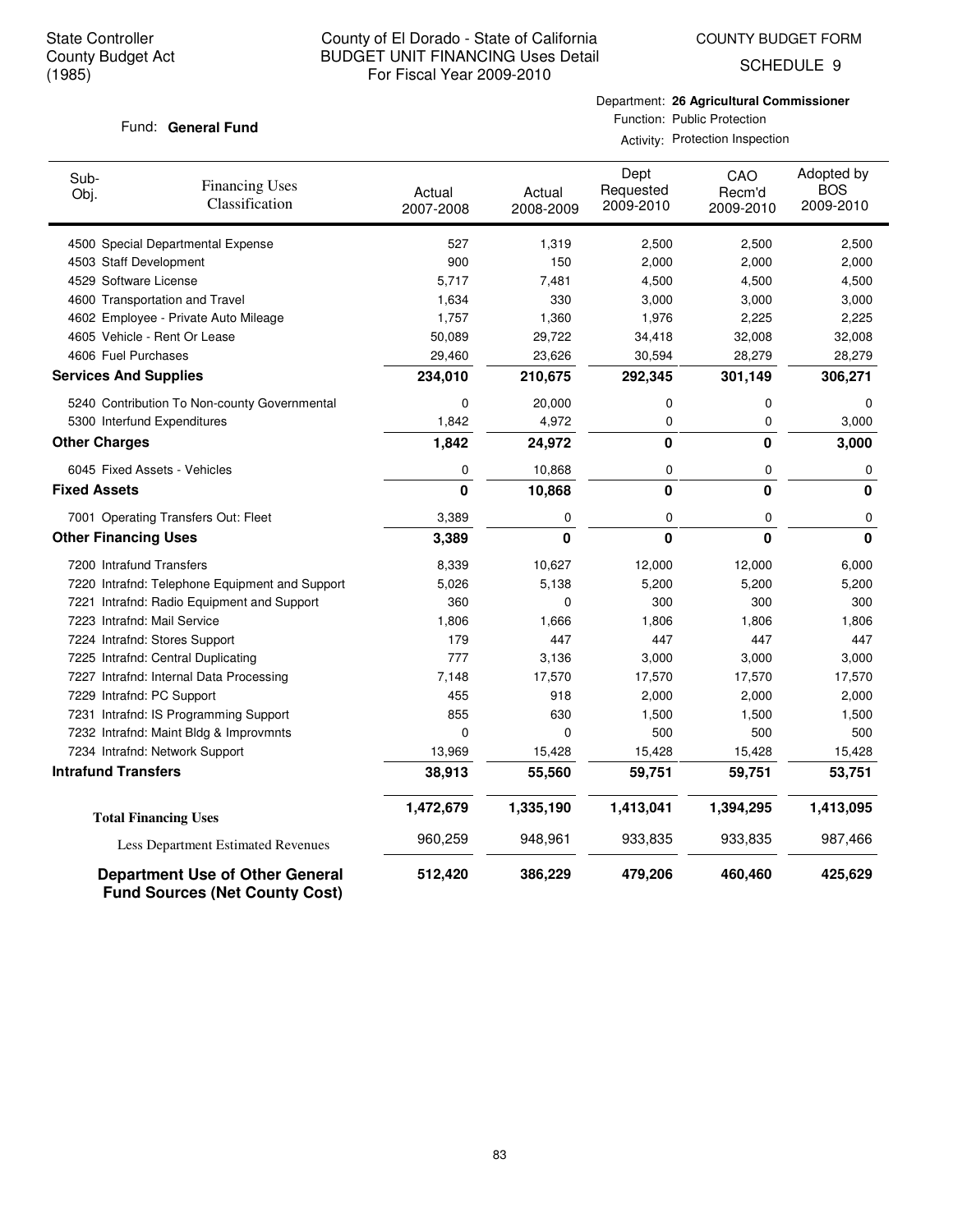COUNTY BUDGET FORM

SCHEDULE 9

#### Fund: General Fund

| Department: 28 Recorder/Clerk |
|-------------------------------|
| Function: Public Protection   |

Activity: Other Protection

| Sub-<br>Obj. | <b>Financing Uses</b><br>Classification         | Actual<br>2007-2008 | Actual<br>2008-2009 | Dept<br>Requested<br>2009-2010 | CAO<br>Recm'd<br>2009-2010 | Adopted by<br><b>BOS</b><br>2009-2010 |
|--------------|-------------------------------------------------|---------------------|---------------------|--------------------------------|----------------------------|---------------------------------------|
|              | 3000 Permanent Employees / Elected Officials    | 1,185,788           | 1,130,731           | 1,195,814                      | 1,149,997                  | 1,195,814                             |
|              | 3001 Temporary Employees                        | 158,918             | 127,627             | 75,000                         | 75,000                     | 75,000                                |
|              | 3002 Overtime                                   | 9,270               | 5,612               | 6,000                          | 6,000                      | 6,000                                 |
|              | 3004 Other Compensation                         | 25,411              | 11,545              | 11,723                         | 11,723                     | 11,723                                |
|              | 3005 Tahoe Differential                         | 4,818               | 4,818               | 4,800                          | 4,800                      | 4,800                                 |
|              | 3020 Employer Share - Employee Retirement       | 218,075             | 217,850             | 226,905                        | 226,905                    | 226,905                               |
|              | 3022 Employer Share - Medi Care                 | 18,452              | 16,935              | 16,254                         | 16,254                     | 16,254                                |
|              | 3040 Employer Share - Health Insurance          | 211,845             | 246,899             | 250,979                        | 250,979                    | 250,979                               |
|              | 3041 Employer Share - Unemployment Insurance    | 7,477               | 5,774               | 8,968                          | 8,968                      | 8,868                                 |
|              | 3042 Employer Share - Long Term Disab Insurance | 4,480               | 4,207               | 4,305                          | 4,305                      | 4,305                                 |
|              | 3043 Employer Share - Deferred Compensation     | 7,699               | 7,474               | 7,272                          | 7,272                      | 7,272                                 |
|              | 3046 Retiree Health: Defined Contributions      | 56,862              | 74,011              | 18,009                         | 18,009                     | 18,009                                |
|              | 3060 Employer Share - Workers' Compensation     | 85,876              | 46,630              | 46,630                         | 40,950                     | 40,950                                |
|              | 3080 Flexible Benefits                          | 2,591               | 2,591               | 9,000                          | 9,000                      | 9,000                                 |
|              | <b>Salaries And Employee Benefits</b>           | 1,997,563           | 1,902,705           | 1,881,659                      | 1,830,162                  | 1,875,879                             |
|              | 4040 Telephone Company Vendor Payments          | 732                 | 727                 | 744                            | 744                        | 744                                   |
|              | 4041 Cnty Pass thru Telephone Chrges to Depts   | 857                 | 608                 | 1,000                          | 1,000                      | 1,000                                 |
|              | 4080 Household Expense                          | 25                  | 0                   | 0                              | $\mathbf 0$                | 0                                     |
|              | 4100 Insurance - Premium                        | 4,651               | 7,762               | 7,762                          | 13,939                     | 13,939                                |
|              | 4140 Maintenance - Equipment                    | 21,242              | 21,069              | 22,300                         | 22,300                     | 22,300                                |
|              | 4141 Maintenance - Office Equipment             | 657                 | 494                 | 2,000                          | 2,000                      | 2,000                                 |
|              | 4143 Maintenance - Service Contracts            | 825                 | 606                 | 800                            | 800                        | 700                                   |
|              | 4180 Maintenance - Building and Improvements    | 128                 | 128                 | 630                            | 630                        | 630                                   |
|              | 4220 Memberships                                | 125                 | 125                 | 220                            | 220                        | 220                                   |
|              | 4221 Memberships - Legislative Advocacy         | 1,050               | 1,025               | 1,425                          | 1,425                      | 1,425                                 |
|              | 4260 Office Expense                             | 22,634              | 17,588              | 28,000                         | 28,000                     | 25,000                                |
|              | 4261 Postage                                    | 153,270             | 71,908              | 172,189                        | 172,189                    | 124,189                               |
|              | 4262 Software                                   | 721                 | 4,106               | 5,000                          | 5,000                      | 5,000                                 |
|              | 4263 Subscription / Newspaper / Journals        | 597                 | 607                 | 423                            | 423                        | 423                                   |
|              | 4264 Books / Manuals                            | 266                 | 216                 | 500                            | 500                        | 500                                   |
|              | 4265 Law Books                                  | 2,854               | 3,549               | 3,120                          | 3,120                      | 3,120                                 |
|              | 4300 Professional and Specialized Services      | 66,111              | 179,239             | 471,500                        | 471,500                    | 471,500                               |
|              | 4307 Microfilm Services                         | 688                 | 500                 | 1,500                          | 1,500                      | 1,500                                 |
|              | 4324 Medical, Dental and Lab Services           | 650                 | 100                 | 0                              | 0                          | 0                                     |
|              | 4400 Publication and Legal Notices              | 3,236               | 3,382               | 5,000                          | 5,000                      | 5,000                                 |
|              | 4420 Rents and Leases - Equipment               | 17,523              | 16,059              | 16,960                         | 16,960                     | 16,960                                |
|              | 4440 Rent & Lease - Building/Improvements       | 4,325               | 3,710               | 2,425                          | 2,425                      | 1,925                                 |
|              | 4460 Small Tools and Instruments                | 94                  | 0                   | 300                            | 300                        | 300                                   |
|              | 4461 Minor Equipment                            | 967                 | 651                 | 1,000                          | 1,000                      | 1,000                                 |
|              | 4462 Minor Computer Equipment                   | 16,293              | 149                 | 2,200                          | 2,200                      | 2,200                                 |
|              | 4465 Minor Vehicle Equipment                    | 45                  | 0                   | 0                              | 0                          | 0                                     |
|              | 4500 Special Departmental Expense               | 140,131             | 372,476             | 183,900                        | 183,900                    | 183,900                               |
|              | 4503 Staff Development                          | 5,045               | 1,550               | 1,500                          | 1,500                      | 1,500                                 |
|              | 4511 Elections Outreach                         | 1,811               | 1,612               | 800                            | 800                        | 800                                   |
|              | 4529 Software License                           | 23,323              | 22,212              | 28,048                         | 28,048                     | 28,048                                |
|              | 4531 Precinct Board Compensation                | 114,016             | 92,159              | 64,835                         | 64,835                     | 52,835                                |
|              | 4600 Transportation and Travel                  | 2,212               | 482                 | 2,202                          | 2,202                      | 2,202                                 |
|              | 4602 Employee - Private Auto Mileage            | 2,674               | 1,546               | 1,950                          | 1,950                      | 1,950                                 |